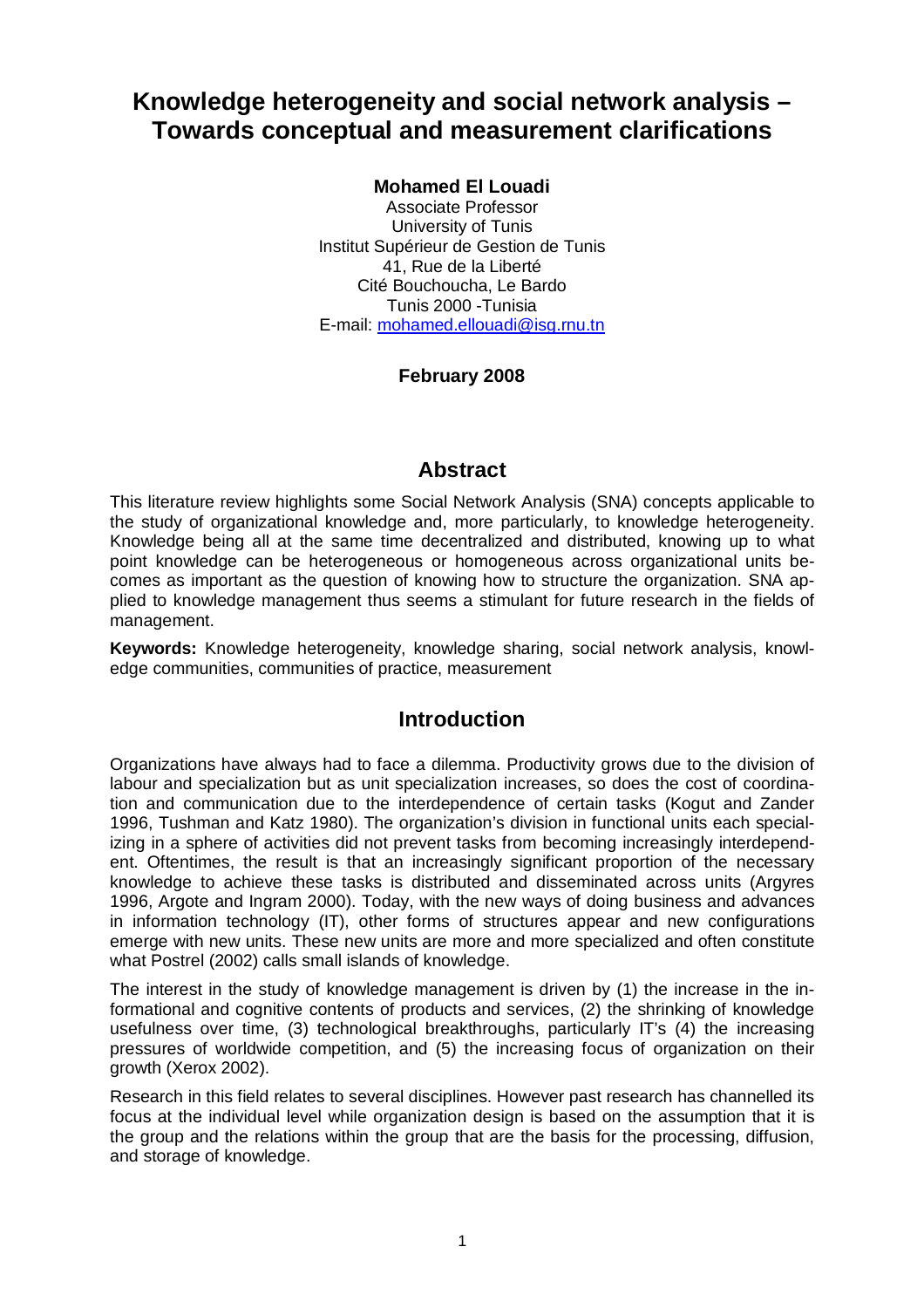Knowledge management is also, and especially, about people and groups of people. Knowledge is created within a social and relational context giving more truth to the old saying that it is not *what* we know that counts more but *whom* we know.

Division of labour and specialization still prevail in our society and in today's organizations (Müller-Prothmann 2005). All knowledge needed in an organization cannot possibly be held by just one person nor can it be held by every individual. Knowledge has to be broken down into smaller and more specialized units. Today, while the professional division of knowledge still exists, disciplines are becoming less distinct (Liebowitz 2007) and specialized knowledge, which Moorman and Miner (1997) would view as fragmented organizational knowledge, as well as general knowledge co-exist, albeit in unknown proportions. The almost parallel event of increasing diversity of the workforce and the popularity of teamwork led to the challenge of better understanding the advantages and drawbacks, if any, confronting heterogeneous work groups in organizations (Mayo and Pastor 2005).

As Ancona and Caldwell (1992) once put it, the question is still how do we form teams and groups? Should they be formed of specialists or should they incorporate generalists? Should they be formed completely of engineers or should they also include some scientists? These questions are central as a mismatch between existing organizational structures and organizational knowledge heterogeneity among organizational units, may negatively affect organization performance as a whole.

Knowledge heterogeneity is therefore important for two reasons: (1) understanding the best fitting work group compositions given a structural configuration and type of knowledge possessed by an organization and (2) its hypothesized relationship with important organizational variables such as product development (Batjargal 2005), innovation (Sandström 2004, Rodan and Galunic 2004), work group effectiveness (Mello and Ruckes 2006), and organizational performance (Kogut and Zander 1996). See Table 1.

| <b>Studies</b>                                                        | <b>Main comments and/or results</b>                                                                                                                                                                                                                                       |  |  |  |  |  |  |  |  |
|-----------------------------------------------------------------------|---------------------------------------------------------------------------------------------------------------------------------------------------------------------------------------------------------------------------------------------------------------------------|--|--|--|--|--|--|--|--|
| Ancona and Cald-<br>well (1992): Group<br>(functional) diver-<br>sity | Functional diversity is directly associated with lower performance,<br>particularly for innovation and for team overall performance.                                                                                                                                      |  |  |  |  |  |  |  |  |
|                                                                       | Group diversity was measured by a diversity index taking into account<br>the proportion of project group members from each functional area<br>(chemistry, engineering, manufacturing, marketing)                                                                          |  |  |  |  |  |  |  |  |
| Klimoski and Mo-<br>hammed (1994):<br>Mental model ho-<br>mogeneity   | Homogeneous teams with completely overlapping mental models can<br>be dysfunctional because complex tasks performed by teams may<br>have to be divided among several individuals, each responsible for a<br>distinct subtask, thus affecting coordination and performance |  |  |  |  |  |  |  |  |
| Moorman and<br>Miner (1997):<br>Memory dispersion                     | In the presence of high technological turbulence, high levels of<br>shared understanding and homogeneous knowledge detract from<br>creativity. This implies that organizations may be better off with inter-<br>nal heterogeneity under conditions of high turbulence.    |  |  |  |  |  |  |  |  |
|                                                                       | Memory dispersion was measured by a 7-point Likert scale rating the<br>degree of consensus or shared knowledge among new product par-<br>ticipants.                                                                                                                       |  |  |  |  |  |  |  |  |
| Rulke and Ga-<br>laskiewicz (2000):<br>Distribution of<br>knowledge   | Groups that have knowledge broadly distributed across group mem-<br>bers (generalists) outperform groups that have unique knowledge<br>concentrated in different group members (specialists).                                                                             |  |  |  |  |  |  |  |  |
|                                                                       | To measure distribution of knowledge, each subject was rated a spe-<br>cialist, a generalist, or neither depending on their response to a Likert<br>scale measure.                                                                                                        |  |  |  |  |  |  |  |  |
| Espinosa et al.                                                       | Task knowledge similarity has beneficial effects on coordination and                                                                                                                                                                                                      |  |  |  |  |  |  |  |  |

**Table 1.** Selected literature on knowledge heterogeneity and related concepts and their implications.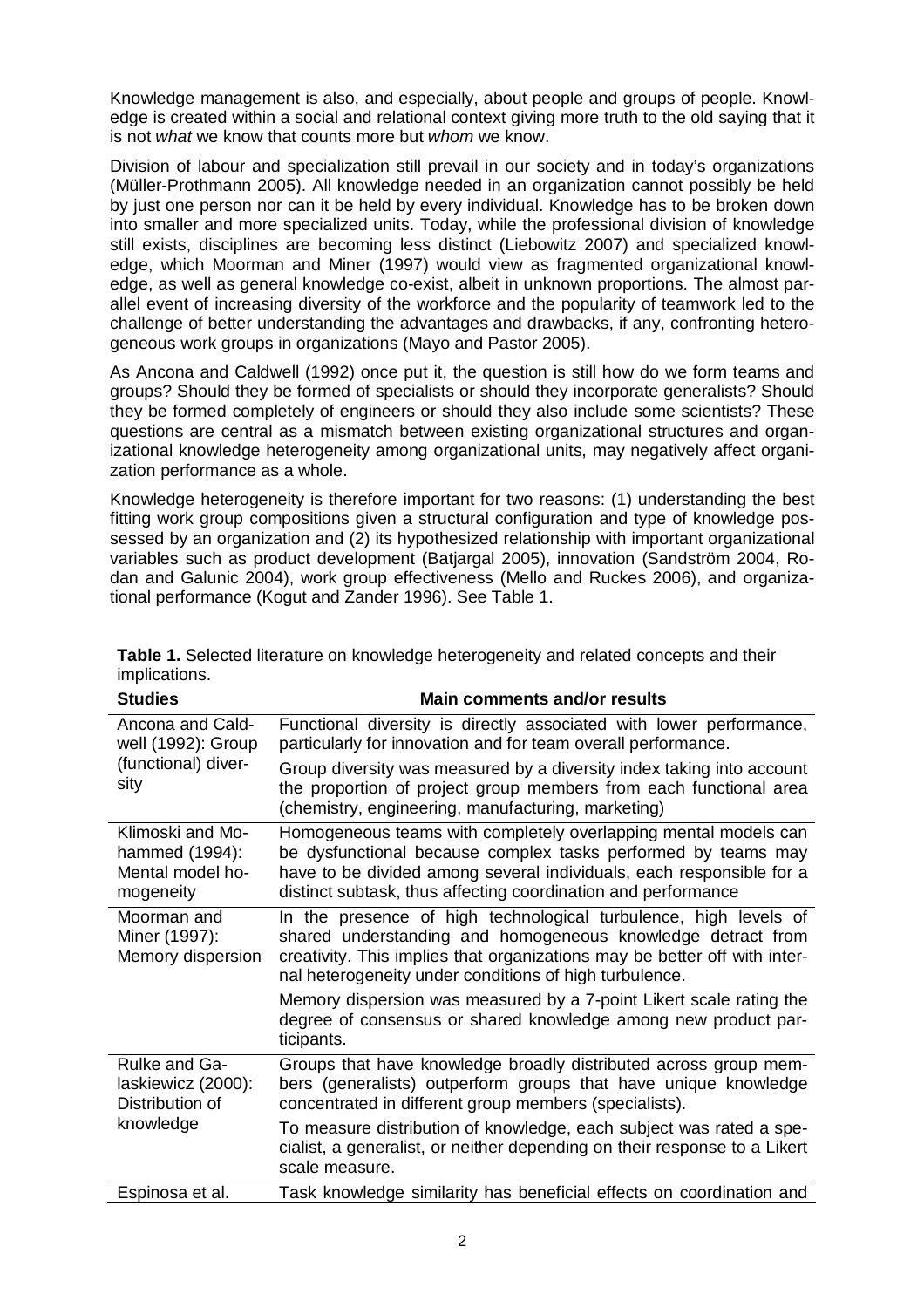| (2002): Task<br>knowledge similar-<br>ity                                         | performance. These effects can be complemented (or offset) with<br>effective (or ineffective) knowledge distribution patterns within the<br>team.                                                                             |  |  |  |  |  |  |
|-----------------------------------------------------------------------------------|-------------------------------------------------------------------------------------------------------------------------------------------------------------------------------------------------------------------------------|--|--|--|--|--|--|
|                                                                                   | Task knowledge similarity was derived from peer ratings of each<br>other's knowledge in three specific task areas: finance, production<br>and marketing.                                                                      |  |  |  |  |  |  |
| Rodan and<br>Galunic (2004):<br>Knowledge het-<br>erogeneity                      | Knowledge heterogeneity is a significant predictor of both managerial<br>and innovation performance.                                                                                                                          |  |  |  |  |  |  |
|                                                                                   | Knowledge heterogeneity was calculated using Rodan and Galunic's<br>formula.                                                                                                                                                  |  |  |  |  |  |  |
| Bonner and<br>Walker (2004):<br><b>Customer knowl-</b><br>edge heterogene-<br>ity | There is a significant and opposite relationship between customer<br>knowledge heterogeneity and new product advantage.                                                                                                       |  |  |  |  |  |  |
|                                                                                   | Customer knowledge heterogeneity was measured by a combination<br>of a similarity score and a concentration index similar to the Herfin-<br>dahl (1950) industry concentration index.                                         |  |  |  |  |  |  |
| Sandström (2004):<br>Network heteroge-<br>neity                                   | Innovation rises with the level of network heterogeneity. It is therefore<br>important for organizations to encourage collaboration between indi-<br>viduals from different scientific backgrounds and organizational units.  |  |  |  |  |  |  |
| Batjargal (2005):<br>Knowledge het-<br>erogeneity                                 | Knowledge homogeneity accelerates product development. Knowl-<br>edge heterogeneity was measured by the Index of Qualitative Varia-<br>tion (IQV, Agresti and Agresti 1978).                                                  |  |  |  |  |  |  |
| <b>Mello and Ruckes</b><br>(2006): Team ho-<br>mogeneity                          | Heterogeneous teams generally have an advantage over homogene-<br>ous ones in highly uncertain situations and when the stakes in the<br>decisions are high. Heterogeneous groups also display higher per-<br>sonnel turnover. |  |  |  |  |  |  |

## **From formal structures to networks**

Formal structures are typically reflected by organization charts showing who does what, which work is being done, where and who reports to whom. But generally, organization charts are seldom more than control and planning instruments. From the knowledge management vantage point, the organization also needs to know who knows what and who knows who (Krebs 1998). The emphasis is therefore on relations, social capital and communities, hence the distinction between formal structures and emergent structures often made in the literature. As in the words of Chan and Liebowitz (2006): "Formal structures underpinning organizational charts may not really reflect the actual knowledge flows." (p. 20).

Companies such as American Management Systems (AMS) and the World Bank, mentioned by Wenger and Snyder (2000, pp. 144-145), have made communities of practice the foundation of their knowledge management strategy. Others, such as Chevron, Halliburton and Whirlpool, routinely analyze relationships among people, teams, departments or even entire organizations to stimulate innovation and to generalize best practices. They map relationships between leaders of opinion (SME-Subject Matter Experts), particularly innovating individuals, and those with specialized knowledge about the organization, its activities or the entire industry in which it operates. Some organizations go to the extent of constituting directories identifying key employees along with their areas of expertise to solve problems, to increase productivity by not reinventing the wheel and to boost knowledge sharing across the company (Laseter and Cross 2007).

Researchers such as Parise et al. (2006) and Laseter and Cross (2007) made it a point to show the usefulness of Social Network Analysis (SNA) and Organizational Network Analysis (ONA) in the identification of people who, if they leave the organization, would create a true cognitive deficit. Before them, SNA and ONA had promising prospects for Krackhardt and Hanson (1993), Zack (2000) and Monge and Contractor (2000), among others.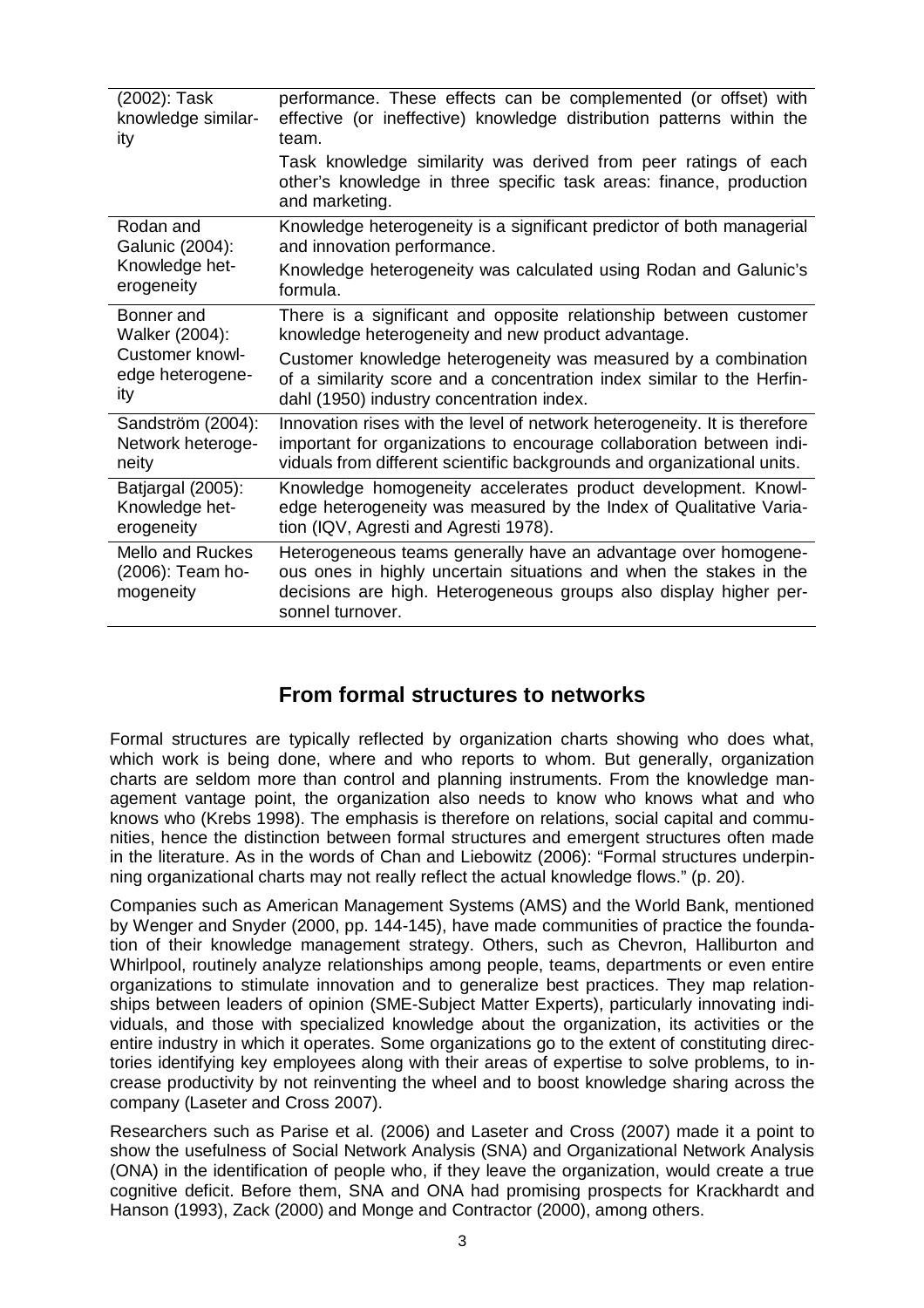Thus, if organization charts offer a single and formal view, social networks can offer more whether we aim to study friendship networks, advice networks, communication networks, or any other type of relationships (Krackhardt 1990, Krackhardt and Porter 1985) whether at the group or at the organizational level. Other types of networks can be found in the literature such as information networks, knowledge networks, and cognitive knowledge networks (Morrison and Rabellotti 2005).

## **Social Network Analysis**

As early as in the 1940s, Radcliffe-Brown viewed SNA as a tool to study the interaction patterns that describe social structures. More recently, Cross et al. (2001) defined SNA as a set of methods and techniques that "provides a rich and systematic means of assessing informal networks by mapping and analyzing relationships among people, teams, departments or even entire organizations" (p. 103). For Liebowitz (2007) SNA is a technique useful in mapping relationships between 'actors' in order to determine their strengths.

Freeman (2000) considers social network analysis as an interdisciplinary field founded on the idea that social members are interdependent and that the ties between them have significant consequences for each one of them. Just as they present opportunities, these ties can also impose constraints on members' behaviour.

Historically, it was Radcliffe-Brown and Malinowski who were the first to promote the social approach of networks of individuals by studying communities, villages and organizations and it was Radcliffe-Brown (1940) who was the first to use the term "network" as a metaphor for social groups. But it was probably Barnes (1954) who was the first to use social networks in an empirical study. Before him, Moreno (1934) coined the term "sociogram" to mean the charts used in SNA.

Social networks were used in sociology (see Everett and Borgatti 1999), ethnography (Turner 1957), anthropology (Barnes 1954), psychology (Shaw 1954), knowledge management (Zack 2000), computer science (Bonifacio et al. 2002), information systems (DeSanctis and Poole 1982), and marketing (Hutt et al. 1988), among others.

Social networks were also used in a multitude of fields of study. They were used in the study of discussion forums in the context of remote training (Allan 2004) where the author studied conversational events such as (1) who exchanged with whom, (2) on what occasion and (3) about what.

Social networks were used by Burkhardt and Brass (1990) through the concepts of centrality and influence to examine the organizational impacts of a new distributed information system. They could observe that the individuals who were first to adopt the technology had seen their centrality and their influence increase and that the structure of the social network had changed following the adoption of the technology. Rice and Aydin (1991) used social networks to conclude that the attitude towards an information system was influenced by the individuals on whom the users were socially dependent. Zack and McKenney (1995) had found that the pre-existent social structure affected the way in which an organization adopted an electronic messaging system.

Sarbaugh-Thompson and Feldman (1998) used SNA to show that an increase in the use of an electronic messaging system can be accompanied by a reduction in total communication between the users, including face-to-face, telephone, and fax communications.

Using the concepts of intensity of ties and degree centrality (see below), Rulke and Galaskiewicz (2000) had concluded that the structure of the work group conditions the relation between the distribution of knowledge in the group as well as its performance.

While studying knowledge, intersections or common areas are particularly attractive in social networks. The individuals who belong to groups whose borders are commonly defined (organizational units, communities of practice, associations, political parties, etc.) tend to be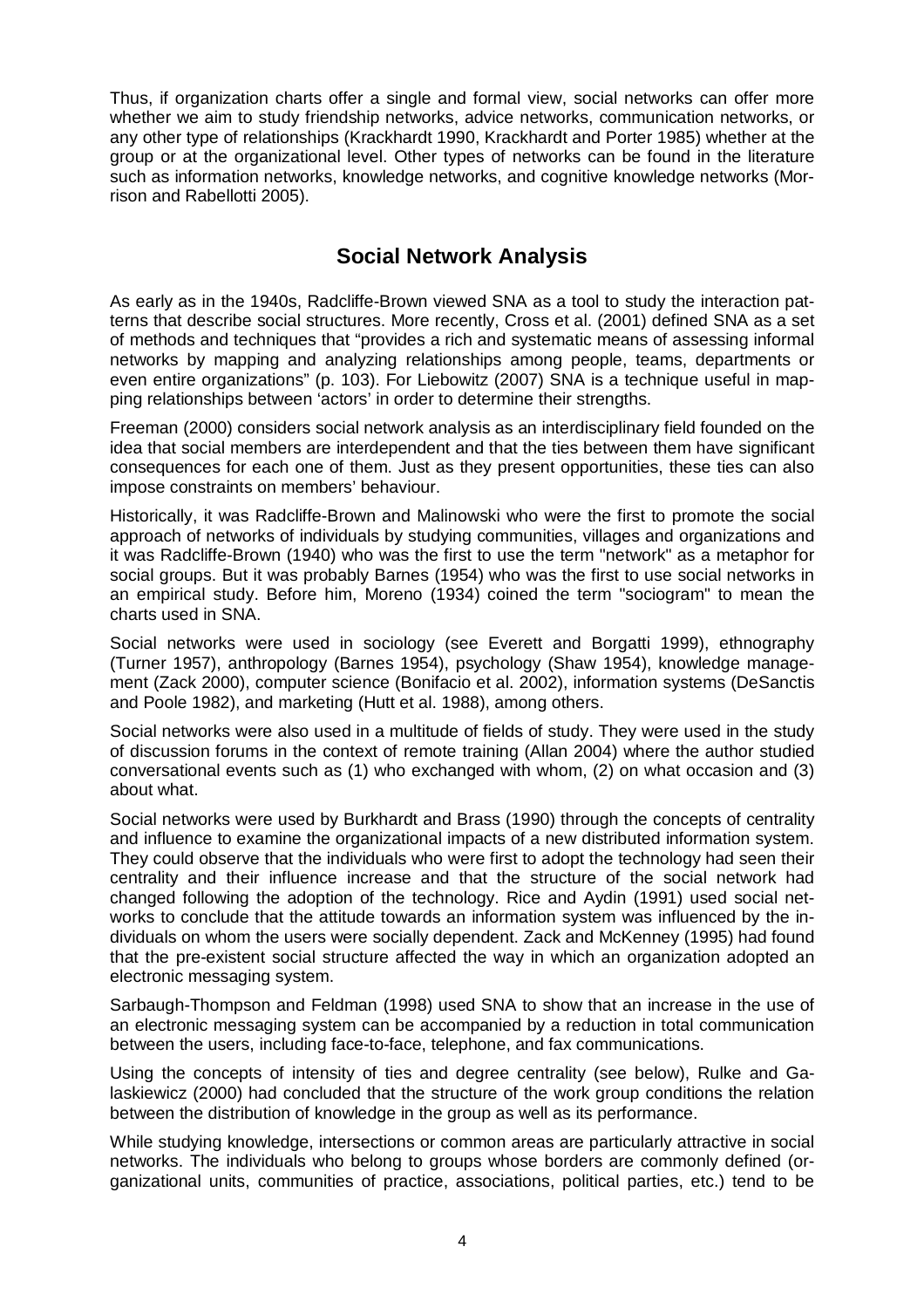homogeneous in their thoughts, their code of conduct and their knowledge, to the extent that Boland and Tenkasi (1995) speak about "communities of knowing".

For Klimoski and Mohammed (1994), teams whose mental models are highly homogeneous are considered dysfunctional. To some extent, this joins Kao's Law according to which the power of creativity of a network increases exponentially with the diversity and the divergence of its members (Kao 1996). A network's capacity to innovate is more dependent on dissonant and complementary ways of thinking than on conformity and consensus (see also Mulgan 1998, p. 31). That is all the more true in industries where the knowledge required to manufacture a product spans multiple areas of expertise (Argyres 1996).

Having admitted that the networks are a potential source of learning facilitating the exchange of skills and expertise among individuals, scholars also admit that heterogeneous networks are particularly supportive of these exchanges. But with time, close and durable ties tend to minimize these exchanges if knowledge is not renewed; one does not exchange the same knowledge indefinitely and the differences, if any, grow blurred with time resulting in the homogenization of networks (Beckman and Haunschild 2002).

## **Knowledge Heterogeneity**

Rather than being monolithic, organizational knowledge is diverse, dynamic and made up of a multitude of knowledge systems localized in units and mobilized by the relationships which the individuals entertain socially or formally (Bonifacio et al. 2002).

Knowledge needed in the achievement of a task and available in a unit can be unavailable in another, and knowledge held by a group of people (a unit) is different from the knowledge held by these people taken individually (Walsh 1995, Wegner 1986). Hence, there is a difference between personal knowledge (the individual level) and shared knowledge (the group level) (Walsh 1995). Knowledge can be concentrated in the units and in the heads of individuals and it can be dispersed in the organization (Galunic and Rodan 1998, Müller-Prothmann 2005). Thus, the knowledge structure of the individuals is different from that of the unit. Blackler (1995) distinguishes among five types of knowledge: (1) embrained, (2) embodied, (3) embedded, (4) encultured, and (5) encoded knowledge. Embrained and embodied knowledge relate directly to the individual. Embedded, encultured, and encoded knowledge relate to the group or the entire organization. For Blackler, embrained knowledge is concerned with latent mental models whereas embodied knowledge concerns ways of acting based on historically developed routines. Embedded knowledge refers to organizational structures and processes whereas encultured knowledge refers to expectations about the intentions of others and encoded knowledge concerns the explicit and symbolic forms of knowledge.

For Van Wijk (2003), the distinction between knowledge communality and knowledge diversity is a derivation from the distinction between deep knowledge and broad knowledge. He associates deep knowledge with specialist knowledge and broad knowledge with generalist knowledge. For him, knowledge depth and breadth determine whether knowledge is common or diverse.

For Kitaygorodskaya (2006), it is necessary to distinguish between the differentiation of individual expertise and the awareness of who knows what. The former describes heterogeneity in task knowledge whereas the former describes homogeneity of team-related knowledge.

Available knowledge is thus either shared and largely diffused or scattered about individuals and groups (Stewart et al. 2003, Tortoriello 2005, Kitaygorodskaya 2006).

Thus interest in the concept of knowledge heterogeneity started to appear in the literature (Galunic and Rodan 1998, Cook et al. 2000, D'Adderio 2003, Espinosa et al. 2002, Kuhn and Corman 2003, Reagans and McEvily 2003, Stewart et al. 2003, Rodan and Galunic 2004). However, the concept of the knowledge heterogeneity had been identified relatively early. In a review of social research on innovation, Downs (1976) links knowledge heterogeneity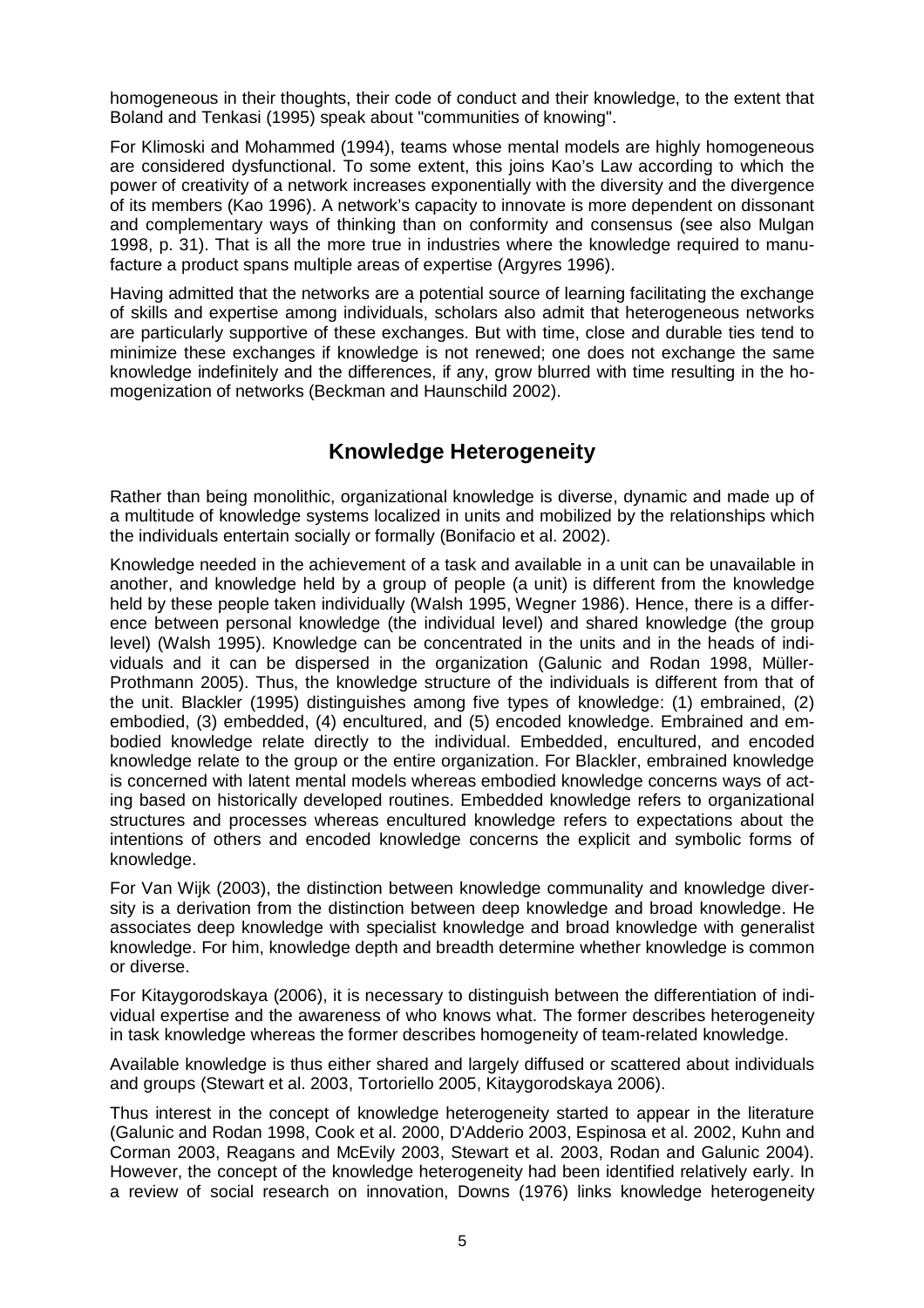(along with other structural attributes such as complexity, formalization, the impersonality of the relations, employee satisfaction, organizational structure, etc.) to the adoption of innovations.

In marketing, Bonner and Walker (2004) define knowledge heterogeneity, applied to customers, as the degree of diversity of product-related information and competencies they hold on technical, market, strategy, and social dimensions. In strategy, Rodan and Galunic (2004) define knowledge heterogeneity as "the variety of knowledge, know-how, and expertise to which a manager has access through her network" (p. 545).

If, for Sandström (2004, Appendix B), network heterogeneity refers to the heterogeneity among the actors regarding some important attribute, our definition of knowledge heterogeneity considers background and functional specialization, as such an attribute. Our definition is closer to what Batjargal (2005) calls "knowledge heterophily", defined as "the extent to which alters possess different knowledge in terms of content" (p. 7) and narrower than Mohammed and Dumville's (2001, p.95) definition of "shared knowledge" which incorporates both the overlapping and complementary perspectives since we only consider the overlapping aspect of sharing.

In the literature on teams, authors have often used a variety of labels to refer to knowledge heterogeneity, including diversity (Prat 1996, Batjargal 2005), divergence (Levesque et al. 2001), heterophily (Batjargal 2005), or dispersion (Galunic and Rodan 1998). Its opposite, knowledge homogeneity, has been called similarity (Cook et al. 2000, Espinosa et al. 2002), redundancy (Tortoriello 2005), compatibility (Sperling 2005), overlap (Reagans 2005), dispersion (Galunic and Rodan 1998, Moorman and Miner 1997), shared cognition (Baba et al. 2004), division (Cross et al. 2001), communality (Reagans and McEvily 2003), shared knowledge (Mohammed and Dumville 2001),etc.

The heterogeneity/homogeneity distinction should remind us of the differences between the concepts of "common knowledge" and "specific knowledge" of Jensen and Meckling (1992) or the concepts of "specific competencies" and "general competencies" of Zuboff (1988). General knowledge is accessible to all and is independent of the particular tasks. Specific knowledge, or specialized knowledge, is the knowledge that is mobilized in general contexts, can be held by several individuals, and is, therefore, considered common.

If individual, different and specialized knowledge is more frequent than common knowledge, organizational knowledge tends to be heterogeneous. Conversely, if common knowledge is more frequent than individual knowledge, organizational knowledge tends to be homogeneous (Figure 1). For Stewart et al. (2003), organizational knowledge comprises a homogeneous proportion because it contains the information and the knowledge inevitably shared by all organizational members. It also comprises a heterogeneous proportion to make it possible for organizational members to break with organizational routines and their formalism, to sometimes question organizational processes, and to allow the organization to innovate and to move ahead.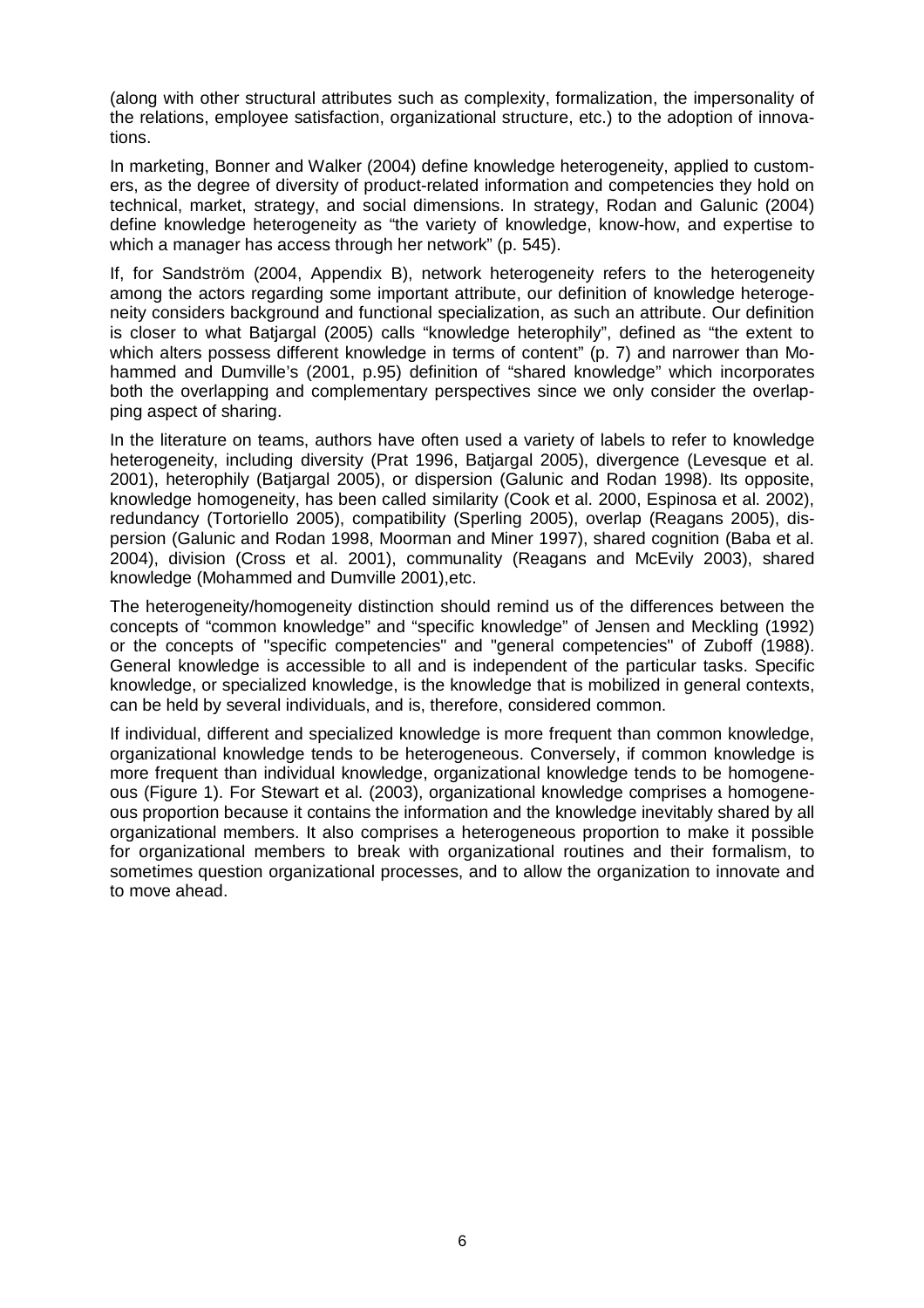

**Figure 1.** The homogeneity/heterogeneity concept of organizational knowledge. In the first case (a), knowledge is more heterogeneous than in the second case (b) where individually held, unshared, knowledge, is less significant.

It follows that heterogeneity increases as more and more members belong to an increasingly large number of communities of practice. The concept of communities of practice hence becomes particularly significant especially if we consider that their primary "output" is precisely knowledge (Wenger and Snyder 2000).

Obviously, one cannot plausibly design a purely heterogeneous or purely homogeneous organization. This is why we speak of degrees of heterogeneity or of homogeneity. Cohen and Levinthal (1990) and Prat (1996) recognize that the ideal structure of knowledge should be somewhere between heterogeneity and homogeneity; an excessive prevalence of one over the other may perhaps lead to dysfunction. The question is to know how much is too much and how to determine the optimal balance for a given organization.

For Hamilton (2002), knowledge heterogeneity is necessary for organizational learning because it implies the simultaneous use of old and new knowledge. On the other hand, heterogeneous organizational learning aims at connecting the individual and the organizational dimensions of knowledge, as well as at bridging between the experiences and competencies in the organization. This bridging tends to homogenize organizational knowledge by connecting the heterogeneous *know-how* and *who-knows-what* held by the individuals (Wexler 2002). This homogenization, a natural tendency according to Reagans (2005), facilitates inter-unit communication. Let us note, however, that this homogenization is not systematic as it was not detected empirically by Levesque et al. (2001) who showed that a team's mental models do not necessarily become more similar over time. Studying the convergence/divergence of geographically dispersed teams (GDTs), a process by which cognitive structures of distributed team members gradually become more similar over time, Baba et al. (2004) obtained mixed results, but could conclude that shared cognition improves global team performance.

Having studied knowledge heterogeneity, Galunic and Rodan (1998) could determine that the setting up of rules and procedures reduced heterogeneity and diversity in the organizations. On the other hand, the existence of strong structural ties (a significant concept in SNA as we will see) between individuals tends to support information redundancy and, consequently, would make knowledge sharing easier. This, in turn, would result in a reduction of the heterogeneity of knowledge in the organization (Burt 2004).

For Mello and Ruckes (2006), culturally and cognitively heterogeneous groups have the advantage of having more sources of information and knowledge than homogeneous groups. It is apparently the position of the majority of the literature on groups and teams.

The degree of knowledge that is common to the individuals, whether at the group or at the organizational level, can be measured and determined using SNA. Just like organization charts, social networks can be represented graphically. In Figure 2, the circles (or nodes)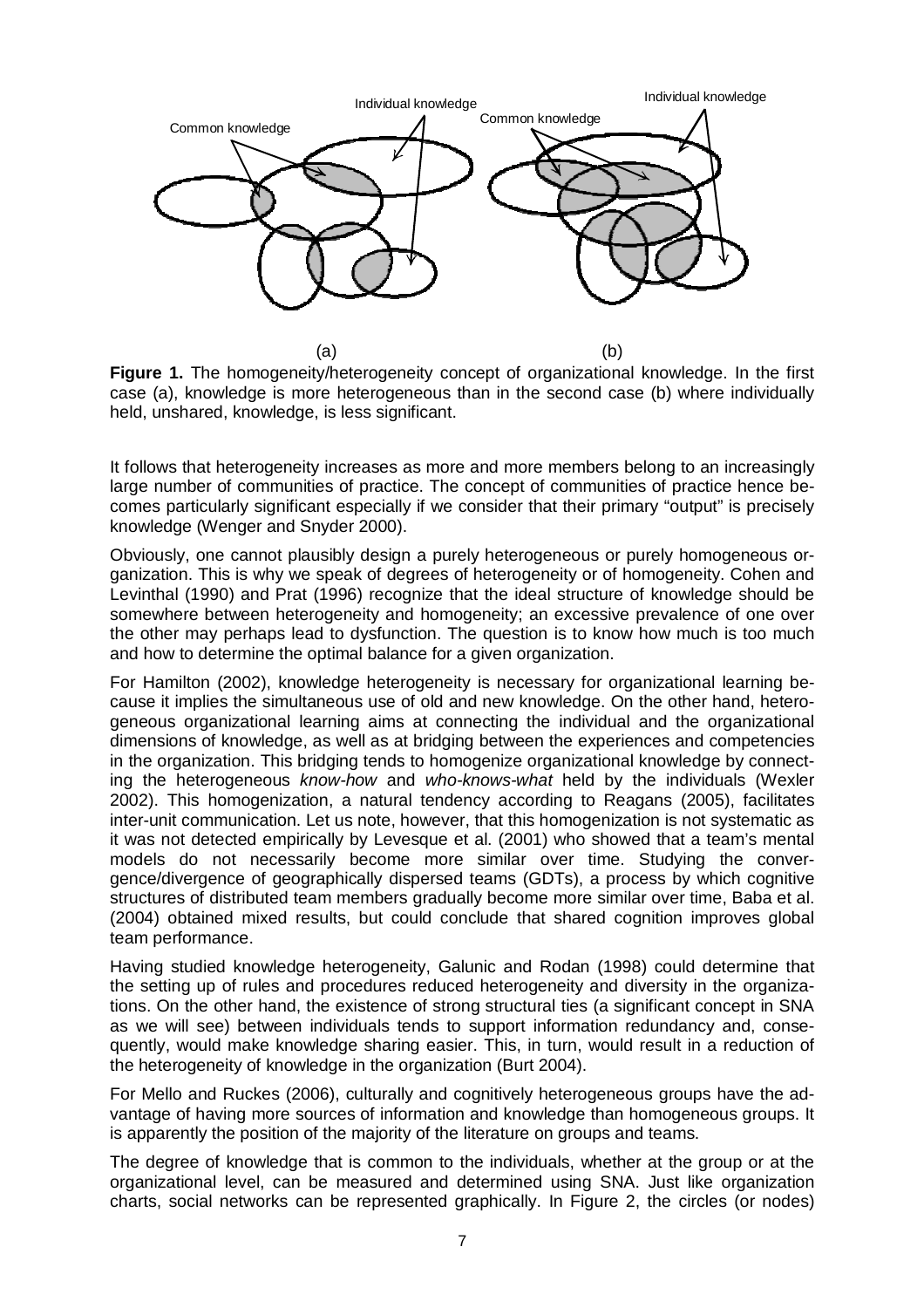represent the individuals working in three departments and the links (or ties) represent the relationships between them.



**Figure 2.** A network represented graphically illustrates not only the members of the network (above identified by name) but also the links between them and the type of the links while varying the features (solid, dashed, etc.) or by quantifying them (graphic inspired and adapted from Cross et al. 2002, p. 69).

If we consider that the links of Figure 2 measure the proportion of knowledge shared between the individuals whom they connect, a matrix can be deduced. For the Production department, the matrix takes the form given in Table 2. Each cell measures the proportion of knowledge,  $d_{i,j}$ , common to both individuals i and j.

**Table 2.** The Knowledge similarity matrix (S) between the Production department members of Figure 2.

| $J$ K L M N O                                             |  |  |  |
|-----------------------------------------------------------|--|--|--|
| $J \quad 1 \quad .46 \quad .29 \quad .35 \quad 0 \quad 0$ |  |  |  |
| K .46 1 .30 .41 0 .30                                     |  |  |  |
| L 29 0 1 30 21 41                                         |  |  |  |
| <i>M</i> .35 .41 .30 1 .25 .5                             |  |  |  |
| N 0 0 21 25 1 31                                          |  |  |  |
| $0 \t 0 \t 30 \t 41 \t 50 \t 31 \t 1$                     |  |  |  |

## **The levels of analysis in SNA**

What is the level of analysis? At which levels of the analysis can knowledge heterogeneity be evaluated? Can the concept of heterogeneity apply to the whole organization as much as to the units composing it?

In the literature on organizational memory, Anand et al. (1998) distinguish between systemic memory (memory when the organization is considered as the unit of analysis) and group memories (when organizational subunits are considered the units of analysis). The highest level of analysis is when groups of organizations (multinationals or joint-ventures) are examined. At the following level, one is interested in the entire organization. It follows almost natu-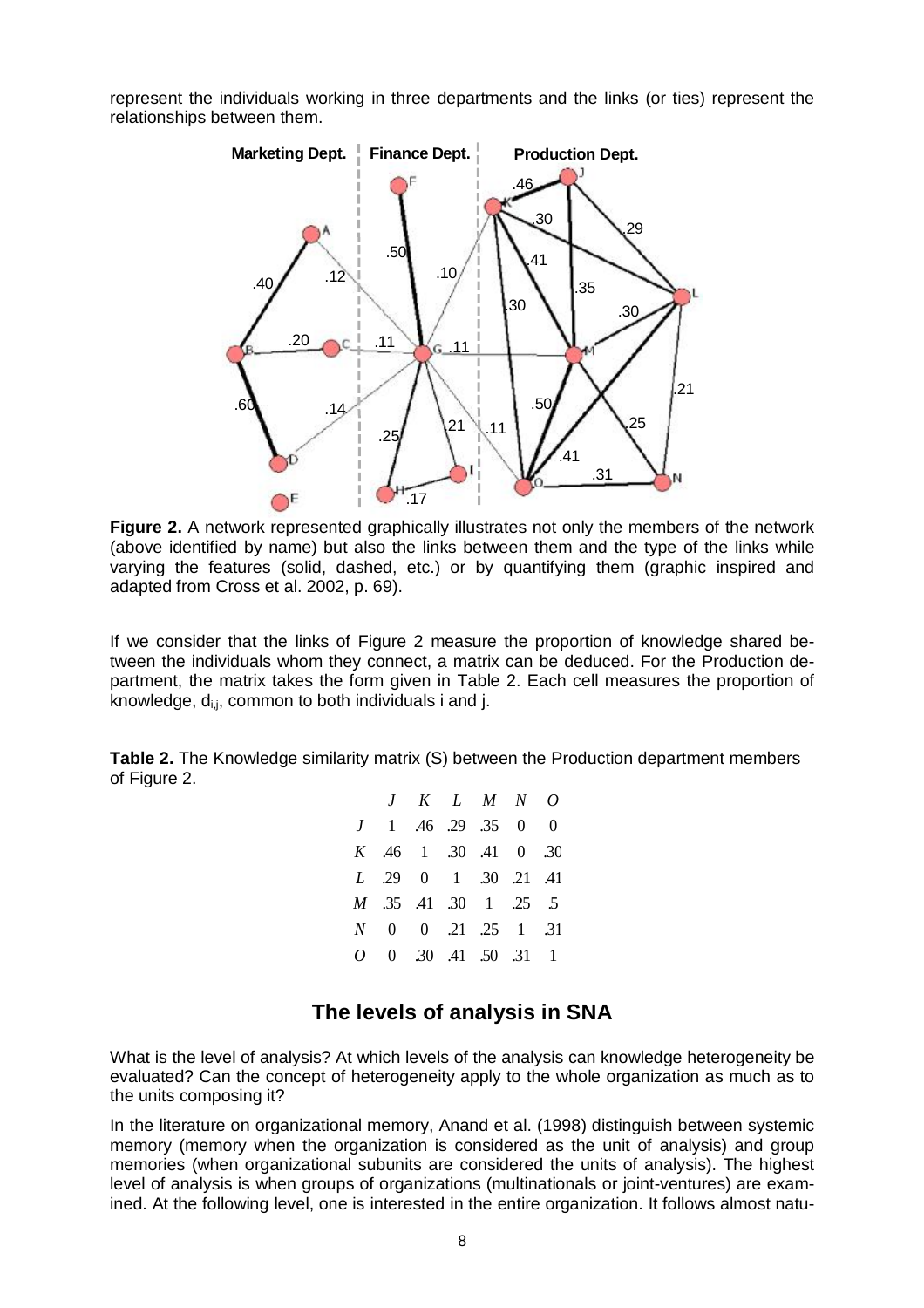rally that heterogeneity at the workgroup level can be evaluated only according to the heterogeneity of the individuals composing it, though workgroups can be homogeneous on certain characteristics and heterogeneous on others. In Annica Sandström's (2004) doctoral dissertation, some departments gathered up to nine different disciplines. In Liang's (1994) study, groups composed of generalists (therefore homogeneous) functioned better than groups of specialists. She explained this result by suggesting that generalists had a high degree of similar knowledge whereas specialists had nonredundant knowledge which each member could tap into. The generalists did not have to spend much effort in the search of knowledge since they held it already. On the other hand, when members hold exclusive knowledge, they have more difficulties communicating and exchanging ideas.

In SNA language, one distinguishes three levels of analysis (Borgatti and Foster 2003):

- (1) the micro or the ego, which is limited to the individuals and their relations,
- (2) the meso, which is interested in groups extending until the organization and
- (3) the macro, which is interested in the organizations or groups of organizations, communities, and all that Brown and Duguid (1991) would call the "communities of communities", and their interactions.

SNA thus makes it possible to consider several levels simultaneously (Hanneman and Riddle 2005), as well as their interrelations (micro-meso, micro-macro and meso-macro) (Marsden 1990), or, according to Krebs' (1998) expression, to see the tree and the forest at the same time. Thus, the studies concentrating on the individuals, for example, will be interested in them in the context of the group to which they belong (Klein et al. 1994).

That said, what is true for a given level is not necessarily true for the following level. The organization as a whole could have great quantities of knowledge but some of its units may be cognitively defective due to faulty or poorly developed technological, communication, or structural mechanisms. Conversely, knowledge at the organizational level can be evaluated poorly, but some groups could make exception and have great quantities of knowledge because of the presence of experts or specialists (Anand et al. 1998).

This pooling of knowledge can be facilitated by the presence of IT such as computer networks connecting various units, Intranets providing common information directories of specialists and experts in the organization (*who knows what*). ERP, CRM, workflow systems, groupware, electronic messaging systems, and data warehouses, are often given as examples of technologies that facilitate knowledge sharing in organizations. IT has often been presented as a significant lever in organizational knowledge management for two essential reasons: (1) it allows fast and timely communication and (2) it has the capacity to create and maintain an organizational memory available for all (Goodman and Darr 1998).

These different levels of analysis have different SNA characteristics (Wasserman and Faust 1994), some of which will be re-examined in the next section:

- 1) At the level of the entire network (the organization): density, connectivity, centralization.
- 2) At the level of the sub-networks: distance, structural equivalence, cliques, cohesion, plexes, clans, clusters, dyads, triads, etc.
- 3) At the individual level: centrality (degree, proximity, and betweenness), structural holes, similarity of the members, etc.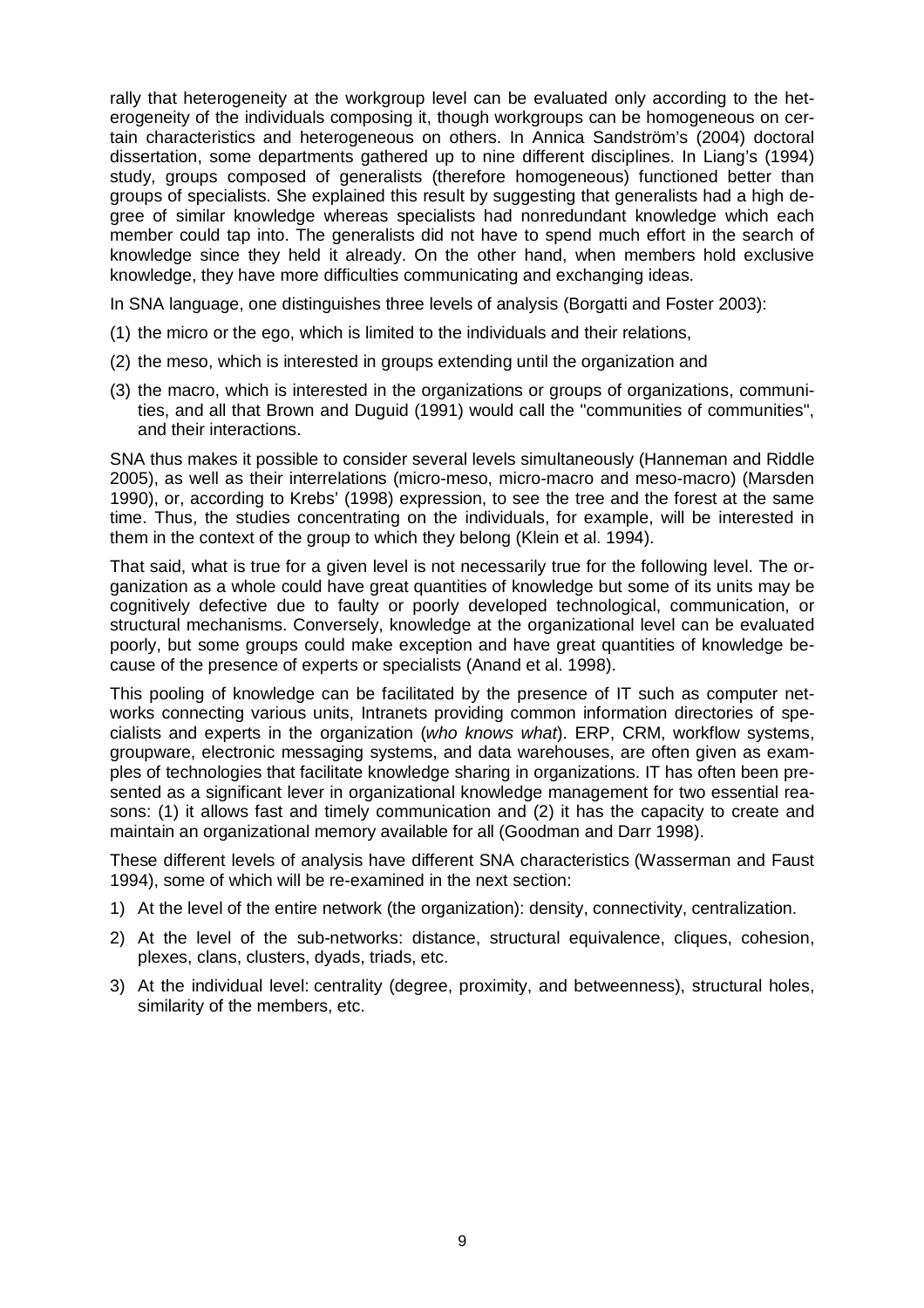### **SNA Measures**

SNA's three major mathematical foundations, graph theory, statistical and probability theory and algebraic models, provided a broad set of measures. Applied and interpreted judiciously, these measures can reveal essential characteristics of the studied systems (Contractor et al. 2000).

- 1) The *centrality* of certain members is an indication of their prominence and their importance in the network (Wellman et al. 2006). For example, in Figure 3, J has the greatest number of direct ties (6), which makes it the most active member in the network and confers it the statute of *centre* or *connector*. The centrality of a node in a network can be evaluated by (Freeman 1979):
	- a) its *degree centrality*, or the number of connections it participates in in the network,
	- b) its *closeness centrality*, or the distance which separates it from other members in the network. In this case, nodes C and G participate in fewer connections than node J but both enjoy better access since they can reach any part of the network more quickly than anybody else, or
	- c) its *betweenness centrality*, or the extent to which a member mediates between any two members. A member with high *betweenness centrality* shares knowledge with other members who do not share knowledge one with the other (Contractor et al. 2000). In such a case, the member with a relatively high betweenness centrality will be used as a knowledge broker (Contractor et al. 2000).

One also speaks of the direction of the centrality: received (*in-degree centrality*) or emitted (*out-degree centrality*). They are the number of links coming to a member from other members and the number of links going form a member to other members respectively.



**Figure 3.** An example of network inspired by the kite network of Krackhardt (1990) as modified by Krebs (2007).

2) The *distance* between two members is measured by the number of members located between them. It showed to be a significant factor in the choice of communication modes (face-to-face discussions, telephone, written messages, etc). Conrath (1973) showed that until a distance of 100 feet, the probability that individuals choose the face-to-face mode over the telephone was 22 times higher. Moreover, more communication was established between the individuals who were in the immediate vicinity. Cross et al. (2001) mention a study in which engineers and scientists in search of assistance turned to a person five times more often than to a computerized data base. Finally, Hansen (2002) showed that project teams obtain the knowledge needed to complete their project more easily and more quickly if they address their questions to neighbouring units.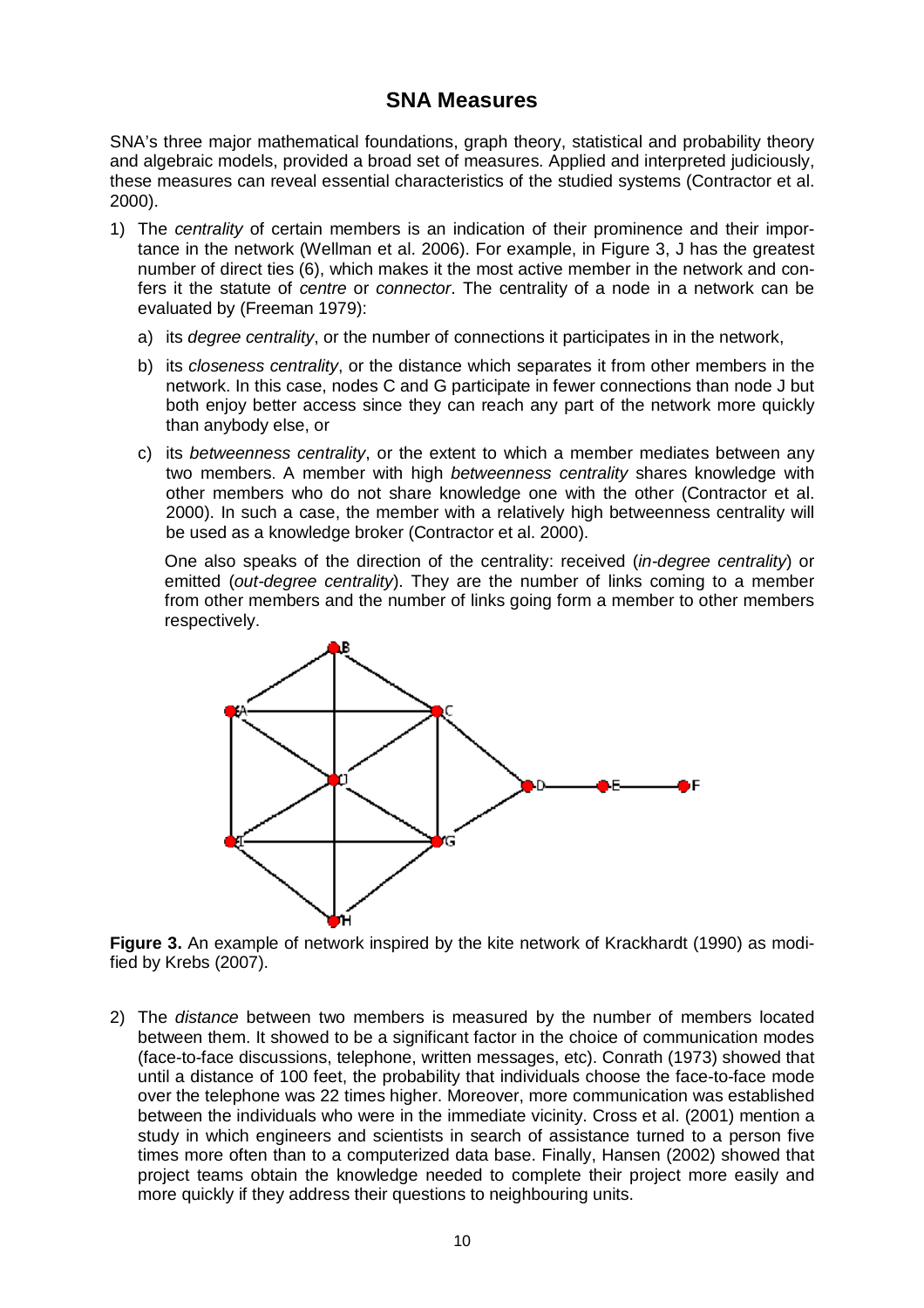3) The *density* of the network is the number of ties present compared to the total number of possible ties (Borgatti and Everett 1997, Marsden 1990). A dense network generally indicates strong communications between network members whereas a sparse network reveals disconnections between its parts. A network in which all members are interconnected has a density equal to 1. Consequently, knowledge sharing is supposed to increase as the density of the network increases. Knowledge sharing is also more marked between similar specialties and interdisciplinary interactions take place between members who are in the centre of their group of discipline (Allen and Cohen 1969).

Thus members of a dense network benefit from the access to knowledge facilitated by the multitude of ties. However, over time, the knowledge carried over these ties becomes increasingly redundant whereas members of a sparse network, rich in structural holes (see below), face less redundancies (Burt 1992). It follows that members of a dense and redundant network have access to similar knowledge whereas members of a sparse network have access to dissimilar and nonredundant knowledge.

4) *Structural holes*. A structural hole exists in a network when some of its parts are not interconnected (Burt 1992, Ahuja 2000).

When a network is composed of members with dissimilar backgrounds or organizational identities, it can be taken to span several structural holes (Reagans and Zuckerman 2001, Sandström 2004). Conversely, by definition, a completely connected network does not contain any structural hole (Burt 1992); the existence of structural holes being an indication of lower redundancy. In addition, the scarcity of structural holes indicates the scarcity of bridges between disconnected network parts indicating the presence of heterogeneous knowledge sets (Burt 2004). The individuals filling structural holes establish a kind of "bridging" between disconnected groupings and are in a position to have access to diversified ideas and nonredundant information (Burt 1992). For example, in Figure 3, there would have been a structural hole between the group made up of nodes E and F if and the rest of the network had not there been node D. Node D is therefore said to fill a structural hole between nodes E and F on the one hand and nodes A, B, C, G, H, I, and J, on the other. For larger networks, the number of structural holes (i.e., of "disconnects") is computed by software packages such as UCINET, for example, with the menu command Network>Ego Networks>Structural Holes which provides a wealth of information on structural holes in a network.

This should lead us to believe that the diversity of the slightly disconnected sub-networks encourages creativity. However, Burt (2004) found that creative ideas were seldom followed up upon because of a lack of coordination between groups. Similar results were obtained by Obstfeld (2005) who suggest that while supporting creativity, structural holes slow down innovation.

Several researchers studied the relationship between structural holes and knowledge heterogeneity. Sandström (2004), for example, links heterogeneity with structural holes while advancing that a higher degree of heterogeneity indicates a greater number of structural holes.

For Rodan and Galunic (2004), the interaction between the number of structural holes (*network sparseness*) and knowledge heterogeneity was significant. They posit that the advantages of knowledge heterogeneity should be more pronounced in the presence of structural holes partly because of the bridging opportunities than they offer.

In the study of Batjargal (2005), structural holes and knowledge heterogeneity had a positive effect on product diversity; the interaction between structural holes and knowledge diversity makes it possible for the contractors to create new products, to derive new applications from existing technologies and to sell old products in new markets.

Bridges are also called third parties -or *tertius*- playing several roles. Burt (1992) and Obstfeld (2005) borrow Simmel's notions of *tertius gaudens* and *tertius iungens*. According to Simmel (1950), individuals filling a structural hole can play one or the other of two roles: (1) occupying the position for their own advantage (*tertius gaudens*) or (2) making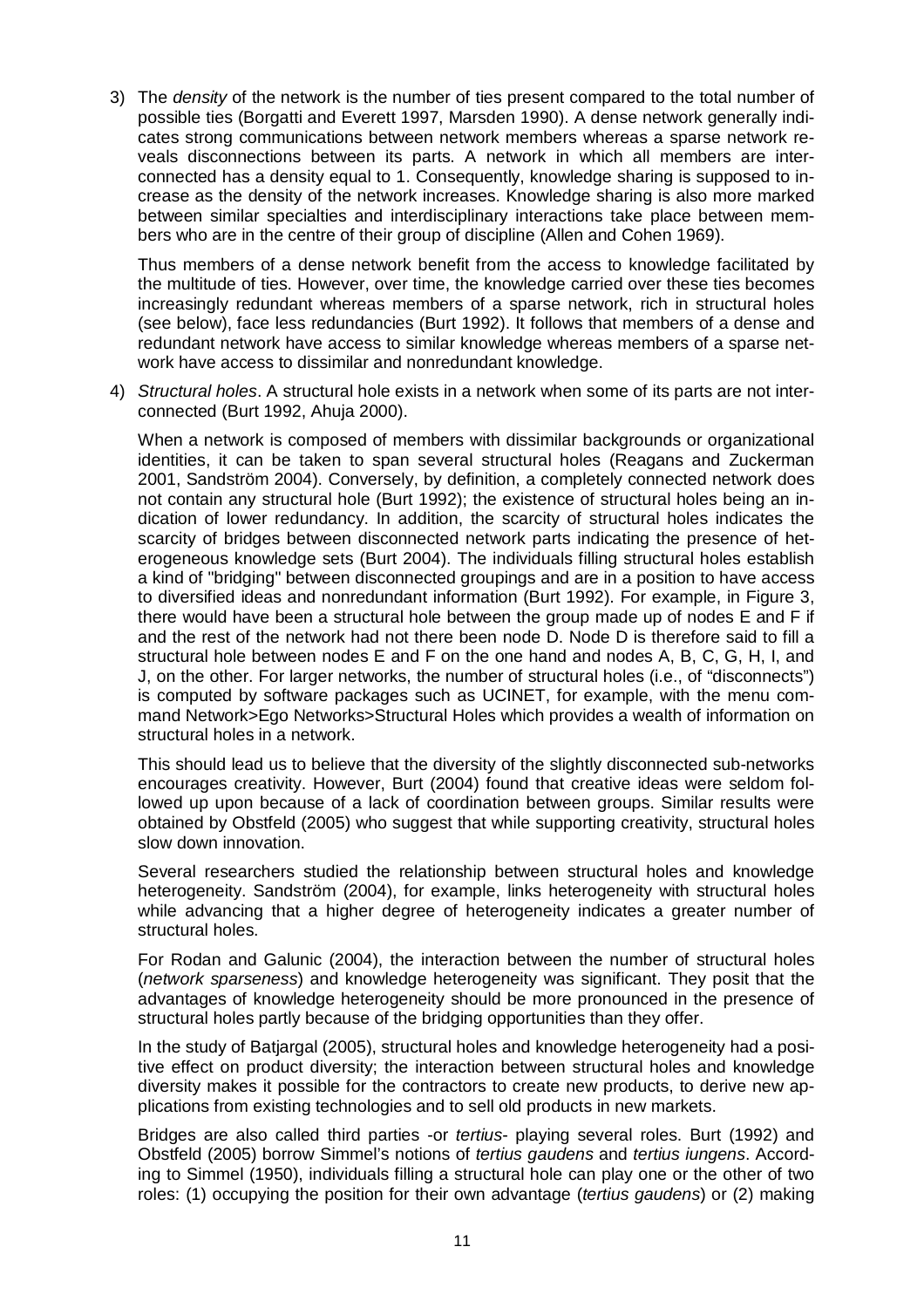themselves useful while joining otherwise disconnected groupings (*tertius iungens*) (Obstfeld 2005).

At a more general level, Cross and Parker (2004, Chapter 5) had identified four roles likely to be played by organizational key members: (1) *central connectors*, (2) *boundary spanners*, (3) *information brokers*, and (4) *peripheral actors*.

A little later, Parise et al. (2006) eliminated the boundary spanners and replaced information brokers with knowledge brokers. The new categorization of the roles played by key knowledge members is thus: (1) *central connectors*, (2) *knowledge brokers* and (3) *peripheral actors*. Merging the boundary spanner and the information broker roles into one of knowledge broker seems logical if we accept that boundary spanners are intermediaries between various islands of knowledge, to use Postrel's (2002) metaphor. They play the role of translators and bridges between heterogeneous subsets, and are therefore comparable to knowledge brokers.

A greater number of structural holes in a network means that individuals are at the intersection of more knowledge fields. That creates more possibilities for new combinations and recombinations of ideas (Galunic and Rodan 1998).

In Figure 3, the group made up of nodes E and F would be disconnected from the rest of the members if D did not establish the bridge. In this case, D, acting as a bridge and a broker, fills the void which would have created a structural hole and thus enjoys a greater social capital than the other members. To preserve this, D would not find interest in connecting E with C or G, no more than E would appreciate F being directly connected with D, belying the old proverb which says that the friend of a friend is a friend.

The software package UCINET 6, version 6.164 (Borgatti et al. 2002) indicates that there is a structural hole between J and D (Figure 3). The analysis reveals that the tie between I and J is 75% redundant, meaning that 75% (6 out of 8, excluding nodes I and J from the 10 members of the network) of the other members have also ties with J.

5) *Structural ties*. There are two kinds of structural ties: strong and weak. Hansen (1999) had shown the importance of strong ties in the transfer of complex and tacit knowledge between organizational units and the role of weak ties in the search for simple knowledge in neighbouring units. Knowledge is transmitted more easily between individuals when they are connected by strong ties. However, Burt (1992, p. 25) recommends not to confound the weakness of ties with nonredundancy; the first is the correlate of the second and, in the context of knowledge, Hansen (1999) specifies (p. 86) the reasons for which strong ties between the units can be more constraining than weak ties.

For some, novelty and innovation are common when weak ties dominate whereas strong ties can produce group think (Granovetter 1973), knowledge redundancy, and cognitive overload (Espinosa et al. 2002). Weak structural ties in sparse networks indicate more heterogeneity in the network (Galunic and Rodan 1998).

Individuals connected by strong ties tend to develop common standards but they tend to close themselves off from others, a phenomenon that Uzzi (1997) calls the *paradox of embeddedness*.

6) *Cohesion* is defined as the number of ties within a network (Festinger et al. 1950). More precise, Wassermann and Faust (1994) define it as being the "subsets of actors among whom there are strong, direct, intense, frequent and positive ties" (p. 249).

At the individual level (ego), members having the highest cohesion scores are those who tend to conform to the standards of their group and to reinforce its homogeneity. In this case, the cohesion of the group is the average of the cohesions of its members. Festinger et al. (1950) contend that communication between the members of a cohesive network tends to increase or to remain constant and high. Conversely, communication between the members of a low density network tends to decrease.

In terms of social networks, heterogeneity is thus revealed when the density of the ties varies across the network. Buskens (1998) used this measure to evaluate the heterogeneity of a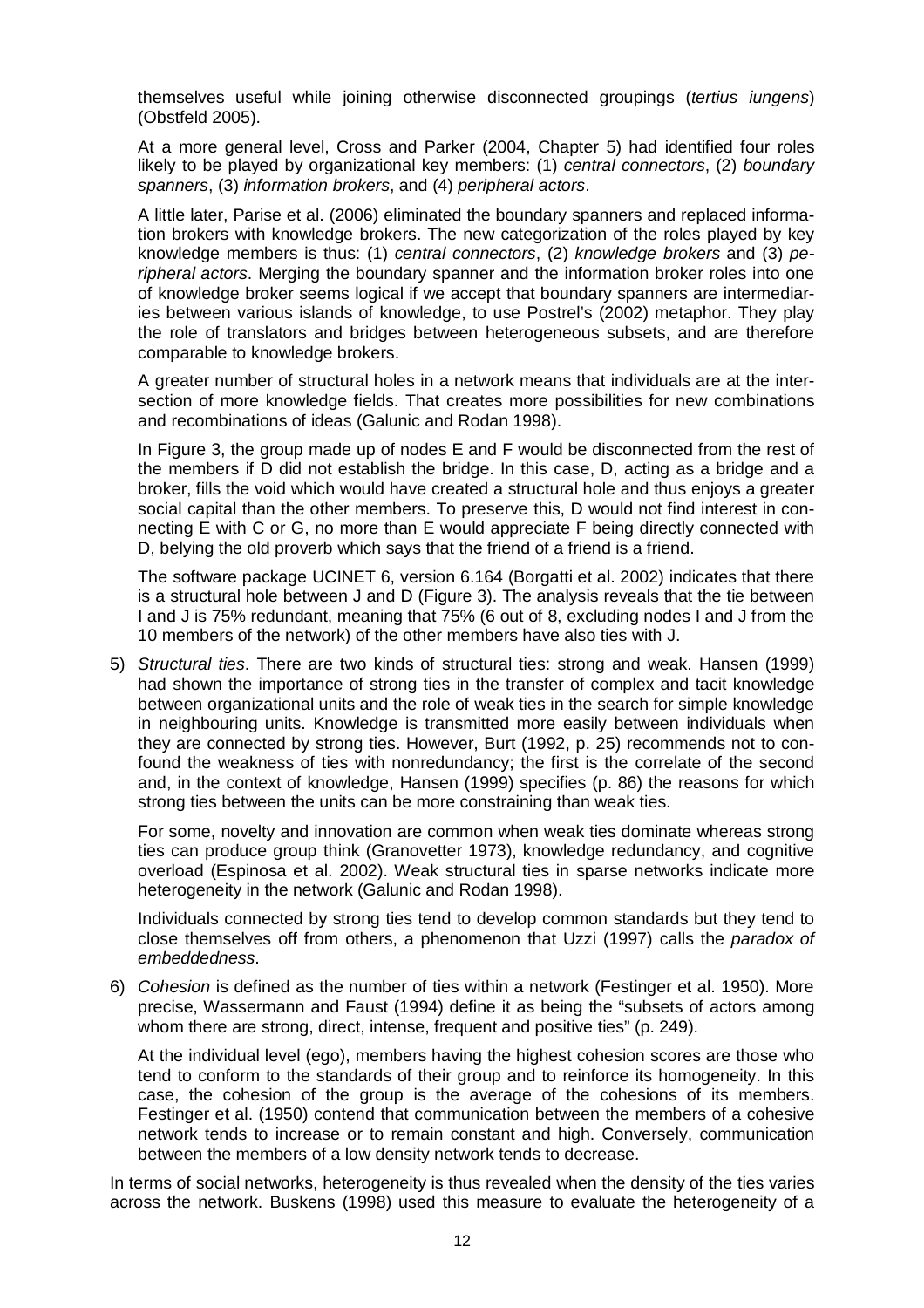trust network. But several other measures of heterogeneity are available in the literature. The most promising include, but are not limited to, the Jaccard coefficient (1901), the Index of Qualitative Variation (IQV, Agresti and Agresti 1978), the formula used by Rodan and Galunic (2004), the background heterogeneity formula used by Scholten (2006, p.193), Blau's index (1977), the measure of tie intensity (Rulke and Galaskiewicz 2000), the index of Herfindahl (1950), and the interdisciplinarity measure as applied in a citation analysis study undertaken by Leydesdorff (2007) focusing on the multidisciplinary and the interdisciplinary of scientific journals. Indeed, when the multidisciplinary and the interdisciplinary notions are transposed to knowledge, one can study the number of competencies held by an individual (as compared to the number of subjects covered in a journal in the study of Leydesdorff) and the intersection of the knowledge held by several individuals (as compared to the same subject covered by several journals in the same study). Other measures, such as idea diversity (the distribution of difference in idea sharing) and knowledge relative similarity (the degree of similarity between two agents based on shared knowledge) can be found in Carley and Reminga (2004).

For illustrative purposes, Figure 4 presents three network configurations in which heterogeneity varies from high to low.



**Figure 4.** Graphical representations of three networks: (a) a heterogeneous network, (b) a fairly heterogeneous network and (c) a homogeneous network. Like all other network graphs in this paper, these representations were obtained using the NetDraw software version 2.055 (Borgatti 2002).

Because the matrix cells represent similarity between individuals, we first computed percentages of dissimilarity before applying the formulae. We obtained these percentages by subtracting the contents of each  $d_{i,j}$  cell from 100.

In the network of the Figure 4a, the members, taken two-by-two when they are connected, share 10% of their knowledge. The network is thus relatively heterogeneous considering that its members have more unshared than shared knowledge. In this figure, we used two formulae; both are perfectly correlated in spite of the different values that they produce:

- 1) Formula 1 gives the average of the cohesion densities in the matrix as obtained using the UCINET 6 software (Borgatti et al. 2002) (using the routine *Network>Cohesion>Density* ) and
- 2) Formula 2 gives the average of the intensity of the ties using Rulke and Galaskiewicz's (2000, p. 616) formula:

$$
L = \left(\sum_{i=1}^{m} \sum_{j=1}^{m} d_{i,j}\right) / m(m-1)
$$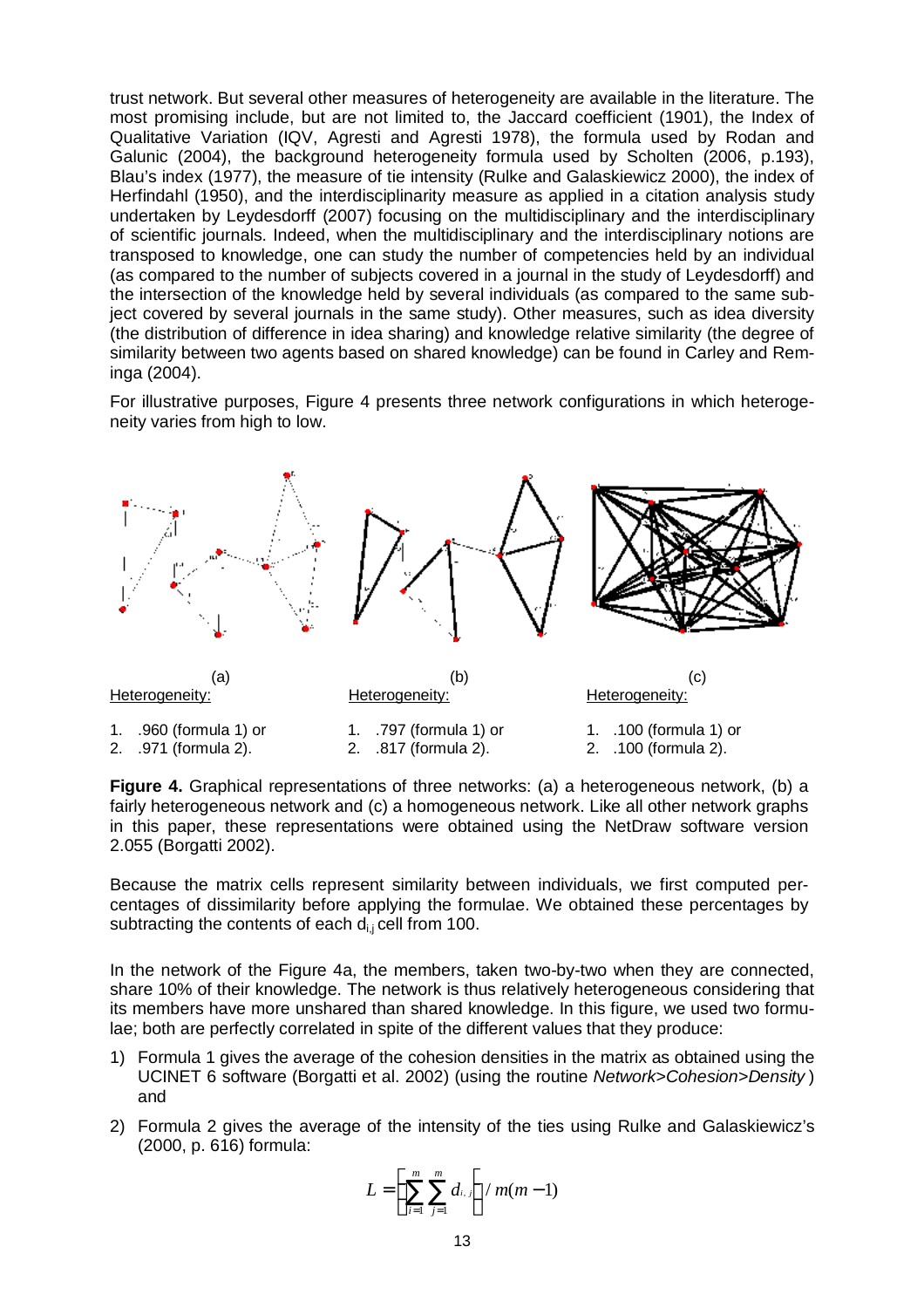where  $i \neq j$  and m is the number of members in the network.

## **Conclusion**

The capacity of an organization to carry out its cognitive potential largely depends on the type and the quality of the relations linking its members. The new organizational forms permitted by IT, among other things, generate new structures and make new organizational and relational configurations possible, and, as in the words of Gibbons et al. (1994, p. 6), transdisciplinarity, heterogeneity, and transience are becoming quintessential organizational characteristics associated with knowledge management.

The increasing diversity of work and the need for team work is a further motivation to seek a better understanding of how teams work best and the best distribution of individuals based on their knowledge and their contribution to team knowledge. Knowledge heterogeneity within groups could be a means to optimize the arrangement of individuals across units. Consequently, research in management can only benefit from the methods and techniques offered by SNA (Cross et al. 2001, Zack 2000).

Even if research in social networks supports the idea that unique sources of knowledge have more value than shared (common) knowledge (Burt 1992, Granovetter 1973), our interest in knowledge heterogeneity does not necessarily plead for its advantages. The exclusive interaction between organizational members whose knowledge is homogeneous has also its advantages. These include facilitating tacit knowledge exchange, simplifying coordination and avoiding conflicts. Reducing the interactions between members whose knowledge is heterogeneous limits the advantages of diversity and encourages the creation of clans (Borgatti and Foster 2003). Answering the question as to what is the optimal proportioning between homogeneity and heterogeneity is however not simple (D'Adderio 2003).

One stream of literature suggests that greater knowledge heterogeneity leads to more creativity and better organizational performance. For example, for Klimoski and Mohammed (1994), homogeneous teams, with completely overlapping mental models, are dysfunctional because complex tasks performed by teams may have to be divided among several individuals, each responsible for a distinct subtask, thus affecting coordination and performance. Others, like Ancona and Caldwell (1992), found that team diversity could affect performance both positively and negatively and that, overall, the effect of diversity on performance was negative.

Marengo (1998) asserted that organization members who share a perfectly homogenous knowledge do not face any "cognitive" obstacles to effective coordination, "but are likely to present little scope for learning and adaptation, as mutual learning is not possible". He adds that diversity of knowledge "allows such learning but makes coordination more problematic" (p. 227).

For Rulke and Galaskiewicz (2000), shared knowledge improves group performance because when information is held by group members and when these provide knowledge retrieval cues to each other, they improve decision making. Whereas for Reagans and Zuckerman (2001), heterogeneity in team member skills can lead to differences in team performance, Rodan and Galunic (2004), found knowledge heterogeneity to be a significant predictor of both managerial and innovation performance.

For Mello and Ruckes (2006), heterogeneous teams generally have an advantage over homogeneous ones in highly uncertain situations and when the stakes in the decisions are high. Heterogeneous groups also display higher personnel turnover. Mello and Ruckes (2006) add that homogeneous groups tend to be formed either by very knowledgeable or very incompetent leaders. Leaders who are in between prefer input from diverse sources and therefore prefer heterogeneous groups.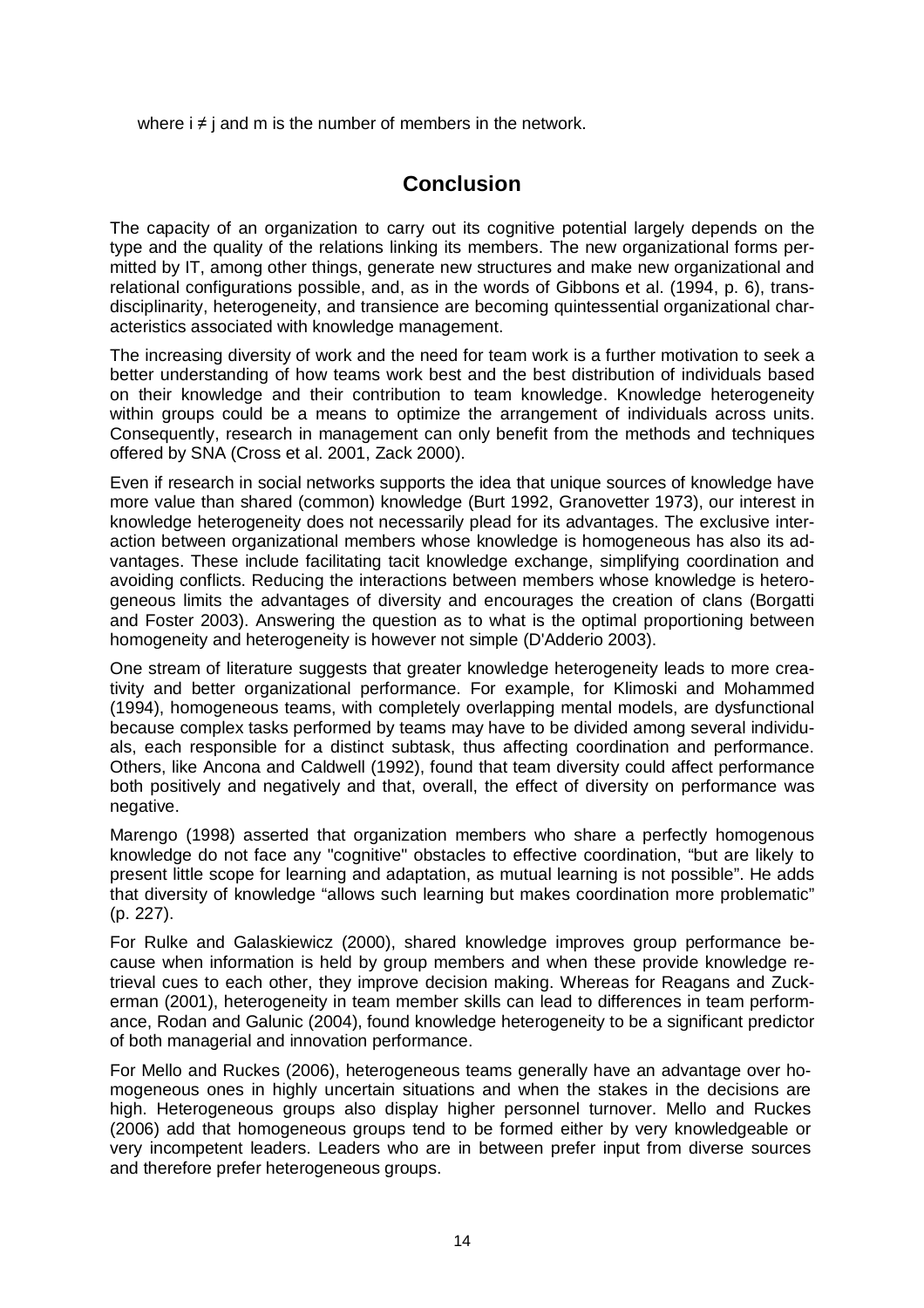One way to reconcile these findings is to hypothesize a curvilinear relationship between knowledge heterogeneity and performance. Incidentally, Moorman and Miner (1997) suggested such a relationship between memory dispersion and new product creativity. Somewhat related, Earley and Mosakowski (2000) have also suggested a curvilinear relationship between team heterogeneity on nationality and performance and suggest an upright U relationship between team heterogeneity and effectiveness basing their reasoning on the idea that highly homogeneous and highly heterogeneous groups are more effective than moderately heterogeneous (resp. homogeneous) ones. They tested the U shaped relationship with mixed support.

In any event, knowledge diversity in an organization allows it to deal with complex situations requiring a broader range of competencies. Complex situations call on complex decisions which call on complex tasks which cannot be carried out with the knowledge of just one individual (Hayek 1937) and past research suggests that the heterogeneous nature of a task affects the heterogeneity of knowledge in a group (Wholey et al. 2007). If, as Van Wijk (2003) argued, investments in the breadth of knowledge determine the extent to which knowledge will be overlapping and investments in deep knowledge increase learning performance, organizations can alter the trade-off between commonality (homogeneity) and diversity (heterogeneity) of knowledge by investing in deep or broad knowledge.

SNA will help researchers to better study the problem of distribution of knowledge among employees, a problem that Kogut and Zander (1996, pp. 505-506) consider central to organizational performance supported in that by Moorman and Miner's (1997) finding that more dispersed organizational memory had an effect on short-term financial performance of product development activities by enhancing cross-functional understanding and cooperation.

SNA can also be used to diagnose organizations, to collect data on the relations between individuals and groups (Wellman 1983). Combined with knowledge management, SNA tools and techniques will make it possible to identify not only relationships between individuals and groups (Liebowitz 2007) but also to improve knowledge and information flows and to identify key knowledge keepers (Rulke and Galaskiewicz 2000).

Using SNA tools and techniques, researchers could seek to explain why units are better equipped than others to share their knowledge (Hansen 1999) and why certain units are more successful than others in seeking and finding knowledge elsewhere in the organization (Hansen 2002).

If Zack and McKenney (1995) had been able to show that pre-existent social networks had influenced the adoption of IT, it would be interesting to know up to what point IT can affect the configuration of an existing social network. The study of Burkhardt and Brass (1990) presents an example going in this direction.

In studying team heterogeneity on nationality, Earley and Mosakowski (2000) showed that, over time, and after finding ways to interact and communicate, highly heterogeneous teams appeared to create a common identity. When transferred to the study of knowledge, do heterogeneous networks tend to remain so or do they evolve into more homogeneous networks (Beckman and Haunschild 2002, Reagans 2005), and if so, how and when? What organizational unit properties affect knowledge persistence or depreciation over time (Argote et al. 2003)?

Such can be research avenues to be explored using SNA tools and techniques.

However, SNA suffers from several limitations. Müller-Prothmann (2005, pp. 141-143) has identified five such limitations: (1) methodical weaknesses with regards data collection (accuracy, social desirability bias, etc.), (2) restriction to limited dimensions of interaction (one can study only one dimension at a time: friendship, trust, communication, etc.), (3) descriptive character (one can seldom come up with recommendations to improve what is revealed in SNA maps), (4) boundary specification problems (networks limited to organizational units overlook ties outside those preset limits), and (5) snapshot character (SNA rarely takes into account the causes and effects of why things are the way they are).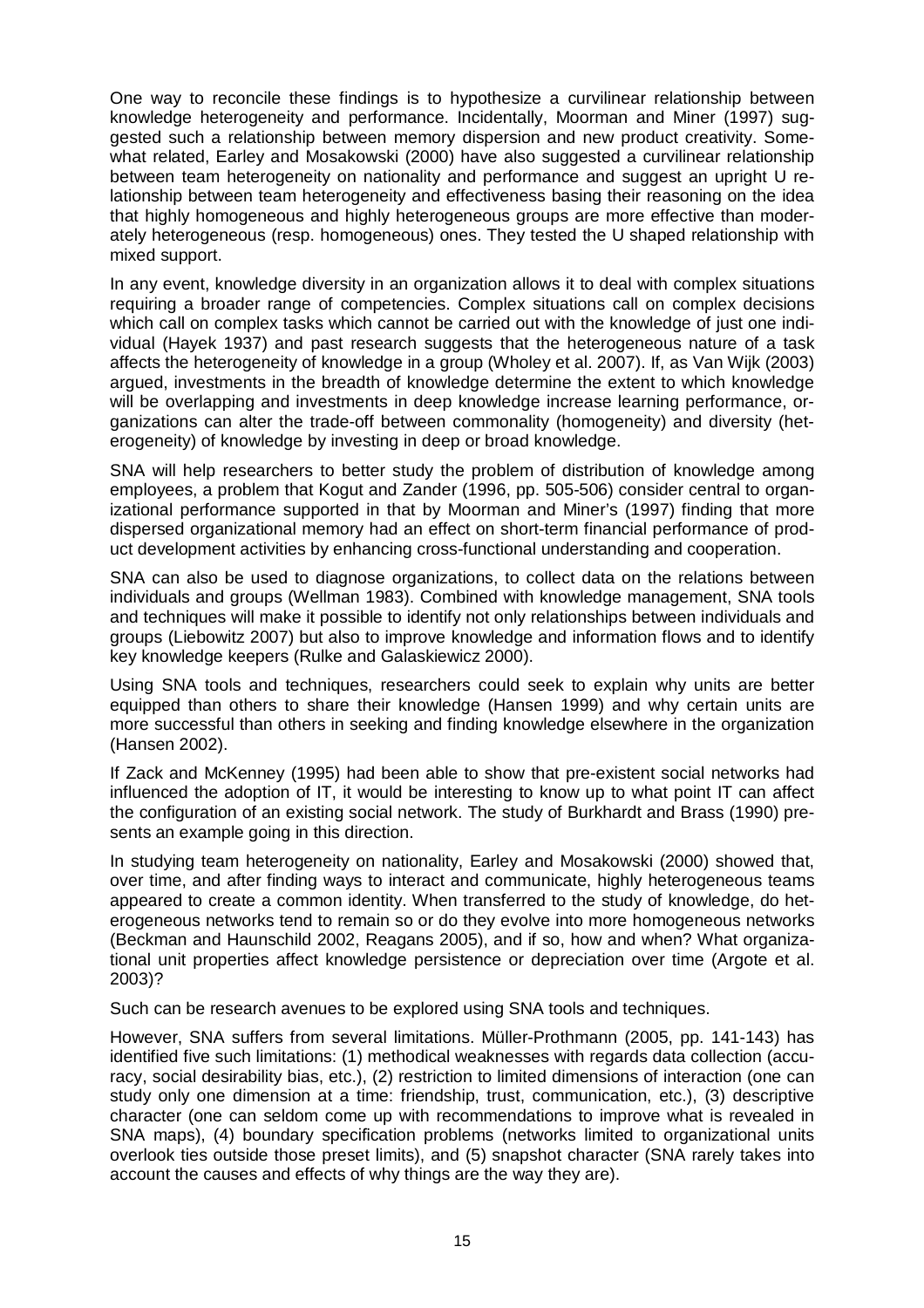Added to these limitations, several conceptual issues remain open. Most relate to the semantics of the SNA literature. For example, literature on teams has often been concerned with knowledge sharing (Klimoski and Mohammed 1994). However, the verb "to share" can convey at least two meanings: (1) to have in common and/or (2) to divide (like dividing a task) (Klimoski and Mohammed 1994); it thus incorporates two notions: complementarily and overlapping (Mohammed and Dumville 2001).

Due to this confusion, Cook et al. (2000) avoided to use the term "shared" and use instead the expression "team knowledge" when they speak about division with overlapping of knowledge within a team. For Sperling (2005), shared models can refer to two concepts: (1) the mental models which are homogeneous between team members or (2) the mental models which are distributed among them without intersection. The questions of compatibility and complementarily attached to the division also arise.

Another caution relates to the very meaning of the word heterogeneity. Some authors define heterogeneity according to the individuals rather than to what they have. Blau (1977), for example, defines heterogeneity as being the distribution of the individuals among various groups. That could be extended to the heterogeneity of knowledge held by only one individual because even an individual, with a broad general knowledge, can be cognitively more heterogeneous than an expert or than a specialist in a given field of expertise.

In this paper, we proposed to use social networks to study knowledge heterogeneity at the group and organizational levels, therefore on the meso level of analysis, at least to avoid this last shortcoming.

## **References**

- Agresti A and Agresti B (1978) Statistical Analysis of Qualitative Variation. In *Sociological Methodology*. (Schuessler KF, Ed), pp 204-237, San Francisco, Jossey-Bass.
- Ahuja G (2000) Collaboration Networks, Structural Holes, and Innovation: A Longitudinal Study *Administrative Science Quarterly* 45(3), 425-455.
- Allan M (2004) A Peek into the Life of Online Learning Discussion Forums: Implications for Web-based Distance Learning *The International Review of Research in Open and Distance Learning* 5(2), <http://www.irrodl.org/content/v5.2/allan.html> (accessed 26 June 2007).
- Allen TJ and Cohen SI (1969) Information Flow in Research and Development Laboratories *Administrative Science Quarterly* 14(1), 12-19.
- Anand V Manz CC and Glick WH (1998) An Organizational Memory Approach to Information Management *The Academy of Management Review* 23(4), 796-809.
- Ancona DG and Caldwell DF (1992) Demography and Design: Predictors of New Product Team Performance *Organization Science* 3(3), 321-341.
- Argote L and Ingram P (2000) Knowledge Transfer: A Basis for Competitive Advantage in Firms *Organizational Behavior and Human Decision Processes* 82(1), 150-169.
- Argote L McEvily B and Reagans R (2003) Managing Knowledge in Organizations: An Integrative Framework and Review of Emerging Themes *Management Science* 49(4), 571- 582.
- Argyres NS (1996) Capabilities, Technological Diversification and Divisionalization *Strategic Management Journal* 17(5), 395-410.
- Baba ML Gluesing J Ratner H and Wagner KH (2004) The Contexts of Knowing: Natural History of a Globally Distributed Team *Journal of Organizational Behavior* 25(5), 547-587.
- Barnes J (1954) Class and Committees in a Norwegian Island Parish *Human Relations* 7(1), 39-58.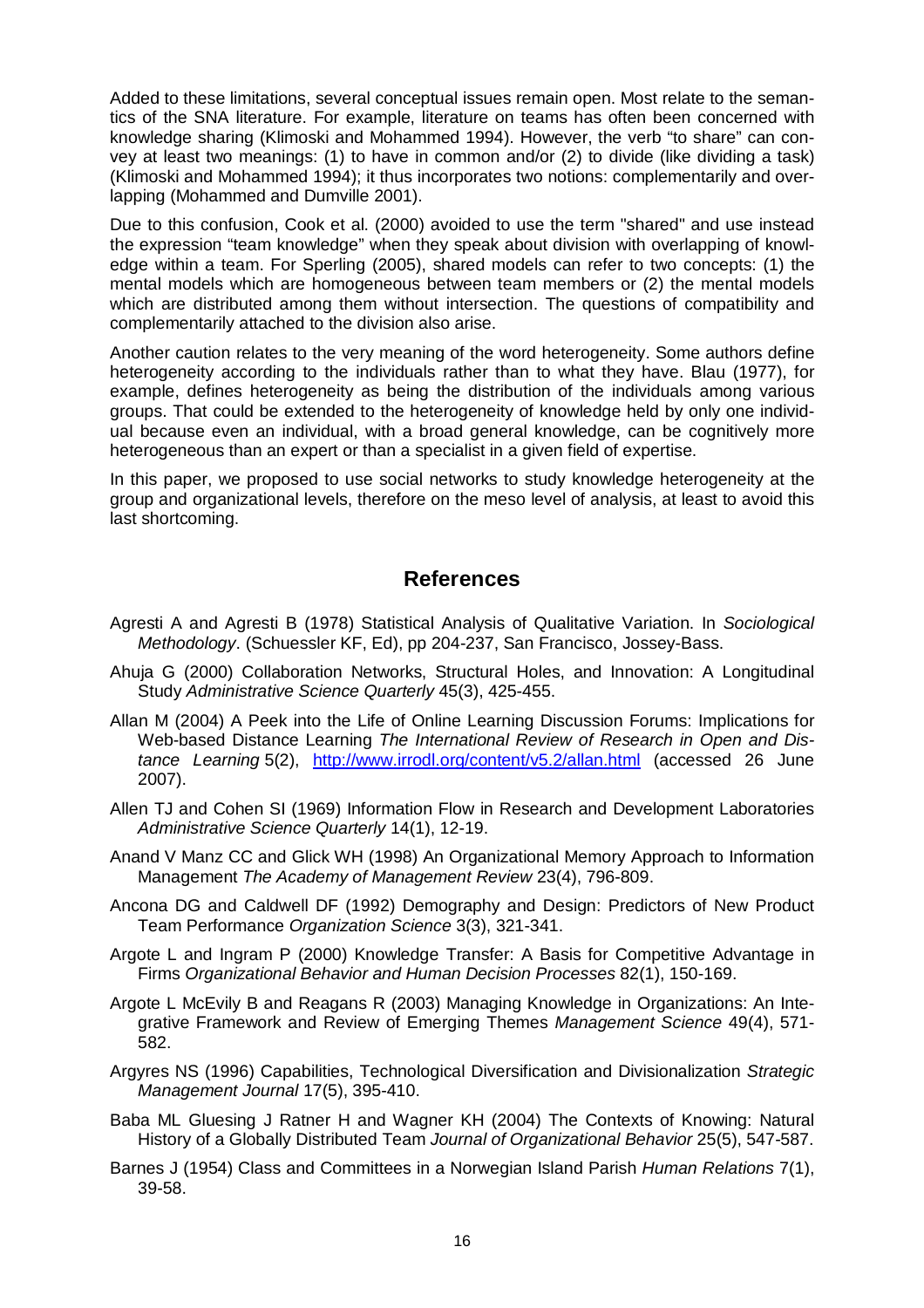- Batjargal B (2005) *Software Entrepreneurs in China and Russia: Knowledge Networks, Product Development, and Venture Performance*. William Davidson Institute Working Paper No. 751, 38 pages [WWW Document] [http://www.people.hbs.edu/jsiegel/Batjargal\\_HBSFeb12007.doc](http://www.people.hbs.edu/jsiegel/Batjargal_HBSFeb12007.doc) (accessed 31 May 2007).
- Beckman CM and Hauschild P (2002) Network Learning: The Effects of Partners' Heterogeneity of Experience on Corporate Acquisitions *Administrative Science Quarterly* 47(1), 92-124.
- Blackler F (1995) Knowledge, Knowledge Work and Organizations: An Overview and Interpretation *Organization Studies* 16(6), 1021-1046.
- Blau PM (1977) Inequality and Heterogeneity. The Free Press, New York.
- Boland R and Tenkasi R (1995) Perspective Making and Perspective Taking in Communities of Knowing *Organization Science* 6(4), 350-372.
- Bonifacio M Bouquet P and Cuel R (2002) Knowledge Nodes: The Building Blocks of a Distributed Approach to Knowledge Management *Journal of Universal Computer Science* 8(6), 652-661.
- Bonner JM and Walker OC Jr (2004) Selecting Influential Business-to-Business Customers in New Product Development: Relational Embeddedness and Knowledge Heterogeneity Considerations *Journal of Product Innovation Management* 21(3), 155-169.
- Borgatti SP (2002) NetDraw: Graph Visualization Software. Analytic Technologies, Harvard.
- Borgatti SP and Everett MG (1997) Network Analysis of 2-mode Data *Social Networks* 19(3), 243-269.
- Borgatti SP and Foster PC (2003) The Network Paradigm in Organizational Research: A Review and Typology *Journal of Management* 29(6), 991-1013
- Borgatti SP Everett MG and Freeman LC (2002) UCINET for Windows: Software for Social Network Analysis. Analytic Technologies, Harvard.
- Brown JS and Duguid P (1991) Organizational Learning and Communities of Practice: Toward a Unified View of Working, Learning and Innovation *Organization Science* 2(1), 40- 57.
- Burkhardt ME and Brass DJ (1990) Changing Patterns or Patterns of Change: The Effects of a Change in Technology on Social Network Structure and Power *Administrative Science Quarterly* 35(1), 104-127.
- Buskens V (1998) The Social Structure of Trust *Social Networks* 20(3), 265-289.
- Burt R (1983) Range. In Applied Network Analysis (Burt R and Minor M, Eds), pp 176-194, Sage, Beverly Hills, CA.
- Burt R (1992) Structural Holes. Harvard University Press, Cambridge, MA.
- Burt RS (2004) Structural Holes and Good Ideas *American Journal of Sociology* 110(2), 349- 399.
- Carley KM and Reminga J (2004) ORA: Organization Risk Analyzer. Center for Computational Analysis of Social and Organizational Systems (CASOS) Technical Report, CMU-ISRI-04-106, Carnegie Mellon University, Pittsburgh, http://reportsarchive.adm.cs.cmu.edu/anon/isri2004/CMU-ISRI-04-106.pdf (accessed 12 February 2008).
- Chan K and Liebowitz J (2006) The Synergy of Social Network Analysis and Knowledge Mapping: A Case Study *International Journal of Management and Decision Making* 7(1), 19–35.
- Cohen W and Levinthal D (1990) Absorptive Capacity: A New Perspective on Learning and Innovation *Administrative Science Quarterly* 35(1), 128-152.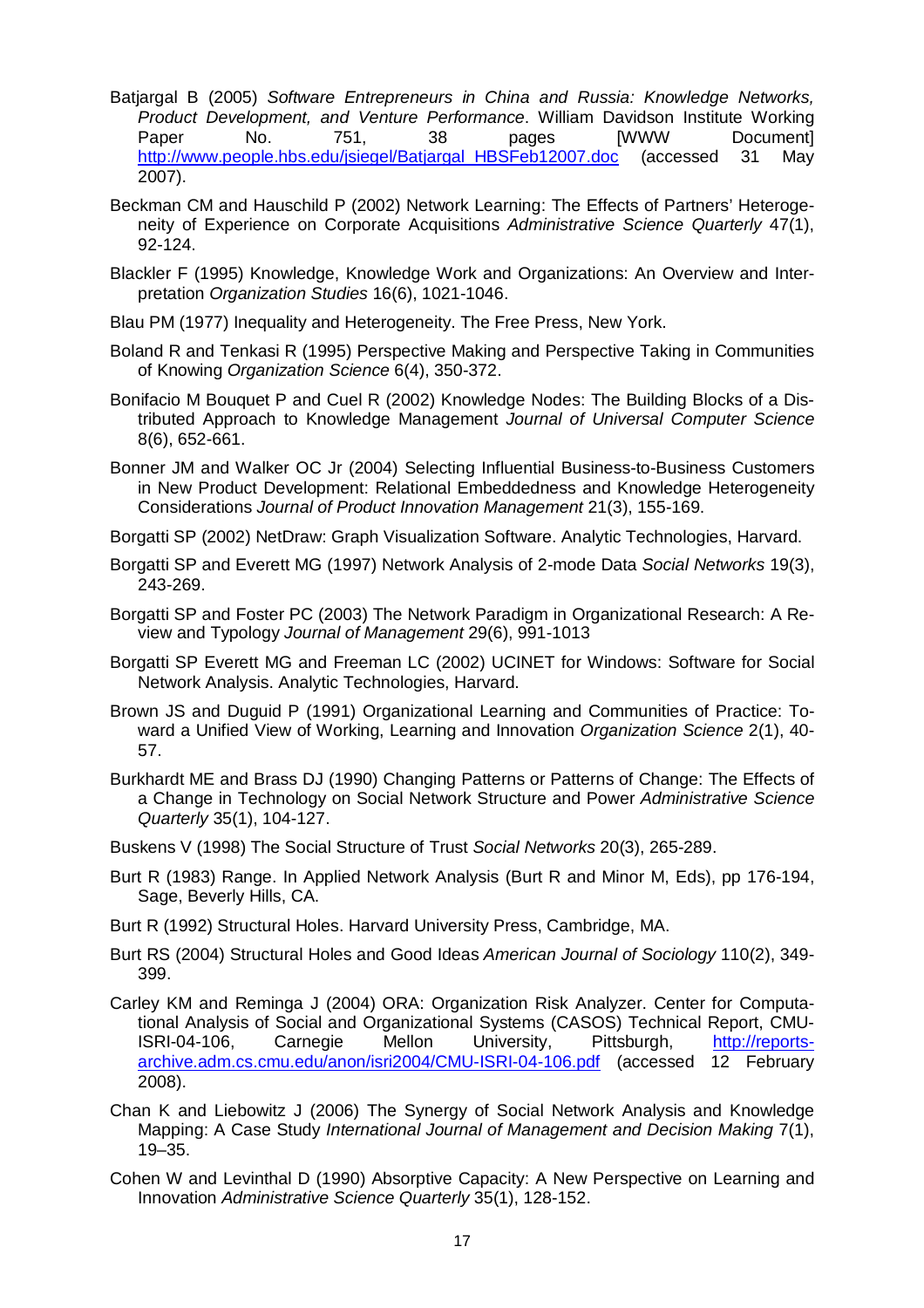- Conrath DW (1973) Communication Environment and its Relationship to Organizational Structure *Management Science* 20(4), 586-603.
- Contractor N Carley K Levitt R Monge P Wasserman S Bar F Fulk J Hollingshead A and Kunz J (2000) Co-evolution of Knowledge Networks and 21<sup>st</sup> Century Organizational Forms: Computational Modeling and Empirical Testing. Working Paper TEC2000-01, University of Illinois at Urbana-Champaign.
- Cross R and Parker A (2004) The Hidden Power of Social Networks: Understanding How Work Really Gets Done in Organizations. Harvard Business School Press, Boston.
- Cross R Nohria N and Parker A (2002) Six Myths about Informal Networks and How to Overcome them *Sloan Management Review* 43(3), 66-76.
- Cross R Parker A Prusak L and Borgatti SP (2001) Knowing What We Know: Supporting Knowledge Creation and Sharing in Social Networks *Organizational Dynamics* 30(2), 100-120.
- D'Adderio L (2003) Configuring Software, Reconfiguring Memories: The Influence of Integrated Systems on the Reproduction of Knowledge and Routines *Industrial and Corporate Change* 12(2), 321-350.
- DeSanctis G and Poole MS (1982) Capturing the Complexity in Advanced Technology Use: Adaptive Structuration Theory *Organization Science* 5(2), 121-147.
- Downs GW (1976) Bureaucracy, Innovation, and Public Policy. Lexington Books, Lexington.
- Earley PC and Mosakowski E (2000) Creating Hybrid Team Cultures: An Empirical Test of Transnational Team Functioning *Academy of Management Journal* 43(1), 26-49.
- Espinosa JA Carley KM Kraut RE Lerch FJ and Fussell SR (2002) The Effect of Task Knowledge Similarity and Distribution on Asynchronous Team Coordination and Performance: Empirical Evidence from Decision Teams. In Second Information Systems Cognitive Research Exchange (IS CoRE) Workshop, Barcelona, Spain, <http://www.cs.cmu.edu/~kraut/RKraut.site.files/articles/Espinosa02>- KnowledgeSimilarityDistribCoordSubmitted.pdf (accessed on 27 January 2008).
- Everett MG et Borgatti SP (1999) The Centrality of Groups and Classes *Journal of Mathematical Sociology* 23(3), 181-201.
- Festinger L Schachter S and Back K (1950) Social Pressures in Informal Groups: A Study of a Housing Project. Harper & Row, New York.
- Freeman LC (1979) Centrality in Social Networks: Conceptual Clarification *Social Networks* 1(3), 215-239.
- Freeman LC (2000) Social Network Analysis: Definition and History. In Encyclopedia of Psychology (Kazdan AE, Ed), pp 350-351, Oxford University Press, New York.
- Galunic DC and Rodan SA (1998) Resource Recombinations in the Firm: Knowledge Structures and the Potential for Schumpeterian Innovation *Strategic Management Journal* 19(12), 1193-1201.
- Gibbons M Limoges C Nowotny H Schwartzman S Scott P and Trow M (1994) The New Production Knowldege: The Dynamics of Science and Research in Contemporary Societies. Sage, London.
- Goodman PS and Darr ED (1998) Computer-Aided Systems and Communities: Mechanisms for Organizational Learning in Distributed Environments *MIS Quarterly* 22(4), 417-440.
- Granovetter M (1973) The Strength of Weak Ties *The American Journal of Sociology* 78(6), 1360-1380.
- Hanneman RA and Riddle M (2005) Introduction to Social Network Methods, Riverside. University of California, Riverside, California.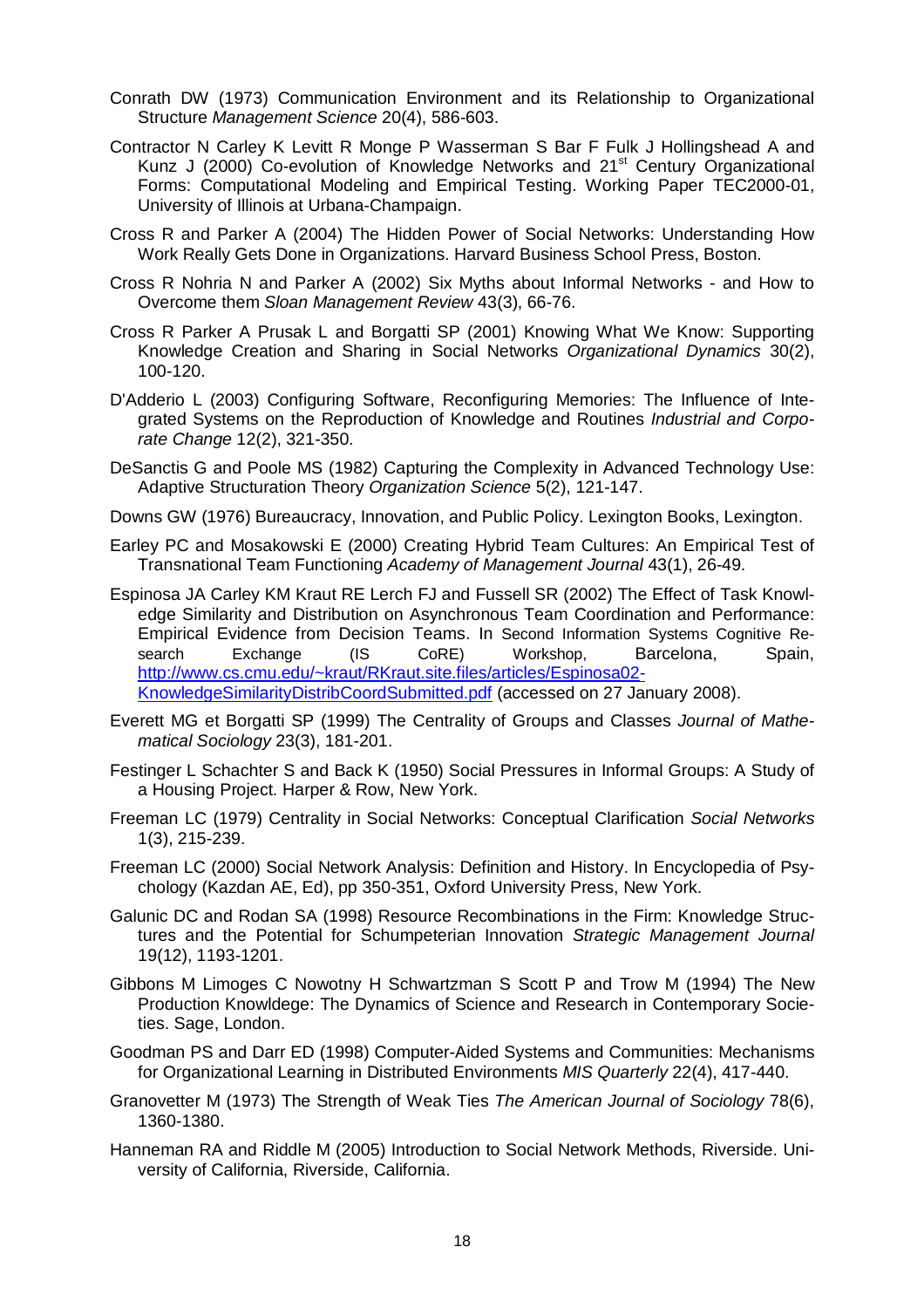Hansen MT (1999) The Search-Transfer Problem: The Role of Weak Ties in Sharing Knowledge across Organizational Subunits *Administrative Science Quarterly* 44(1), 82-111.

Hansen MT (2002) Knowledge Networks: Explaining Effective Knowledge Sharing in Multiunit Companies *Organization Science* 13(3), 232-248.

Hayek FA von (1937) Economics and Knowledge *Economica* 4(13), 33-54.

- Herfindahl OC (1950) Concentration in the U.S. Steel Industry. PhD Thesis, Columbia University, New York.
- Hood GM (2005) PopTools version 2.7.1. [WWW Document] <http://www.cse.csiro.au/poptools> (accessed 11 September 2006).
- Hutt MD Reingen PH and Ronchetto JR Jr (1988) Tracing Emergent Processes in Marketing Strategy Formation *Journal of Marketing* 52(1), 4-19.
- Jaccard P (1901) Distribution de la florine alpine dans la Bassin de Dranses et dans quelques régions voisines *Bulletin de la Société Vaudoise des Sciences Naturelles* 37, 241- 272.
- Jensen MC and Meckling WH (1992) Specific and General Knowledge and Organizational Structure. In Contract Economics (Werin L and Wijkander H, Eds), p 251, Blackwell, Oxford.
- Kao J (1996) Jamming: The Art and Discipline of Business Creativity. Harper Collins.
- Kitaygorodskaya N (2006) Measurement of Team Knowledge: Transactive Memory System and Team Mental Models. In Proceedings of the Research Forum to Understand Business in Knowledge Society (ICEB+eBRF) (Maula M, Ed), p 1-6, 28 Novembre-2 December, Tampere, Finland.
- Klein KJ Dansereau F and Hall RJ (1994) Levels Issues in Theory Development, Data Collection, and Analysis *The Academy of Management Review* 19(2), 195-229.
- Klimoski R and Mohammed S (1994) Team Mental Model: Construct or Metaphor? *Journal of Management* 20(2), 403-437.
- Kogut B and Zander U (1996) What Firms Do? Coordination, Identity, and Learning *Organizational Science* 7(5), 502-518.
- Krackhardt D (1990) Assessing the Political Landscape: Structure, Cognition, and Power in Organizations *Administrative Science Quarterly* 35(2), 342-369.
- Krackhardt D (1999) The Ties that Torture: Simmelian Tie Analysis in Organizations. In Networks in and around Organizations (Andews SB and Knoke D, Eds), pp 183-212, JAI Press, Stamford.
- Krackhardt D and Hanson J (1993) Informal Networks: The Company behind the Chart *Harvard Business Review* 71(4), 104-111.
- Krackhardt D and Porter LW (1985) When Friends Leave: A Structural Analysis of the Relationship between Turnover and Stayers' Attitudes *Administrative Science Quarterly* 30(2), 242-261.
- Krebs V (1998) Knowledge Networks-Mapping and Measuring Knowledge Creation [WWW Document] <http://www.knetmap.com/knowledge-networks-mapping.html> (accessed 26 June 2007).
- Krebs V (2007) Social Network Analysis: A Brief Introduction. orgnet.com [WWW Document] <http://www.orgnet.com/sna.html> (accessed 23 June 2007).
- Kuhn T and Corman SR (2003) The Emergence of Homogeneity and Heterogeneity in Knowledge Structures during a Planned Organizational Change *Communication Monographs* 70(3), 198-229.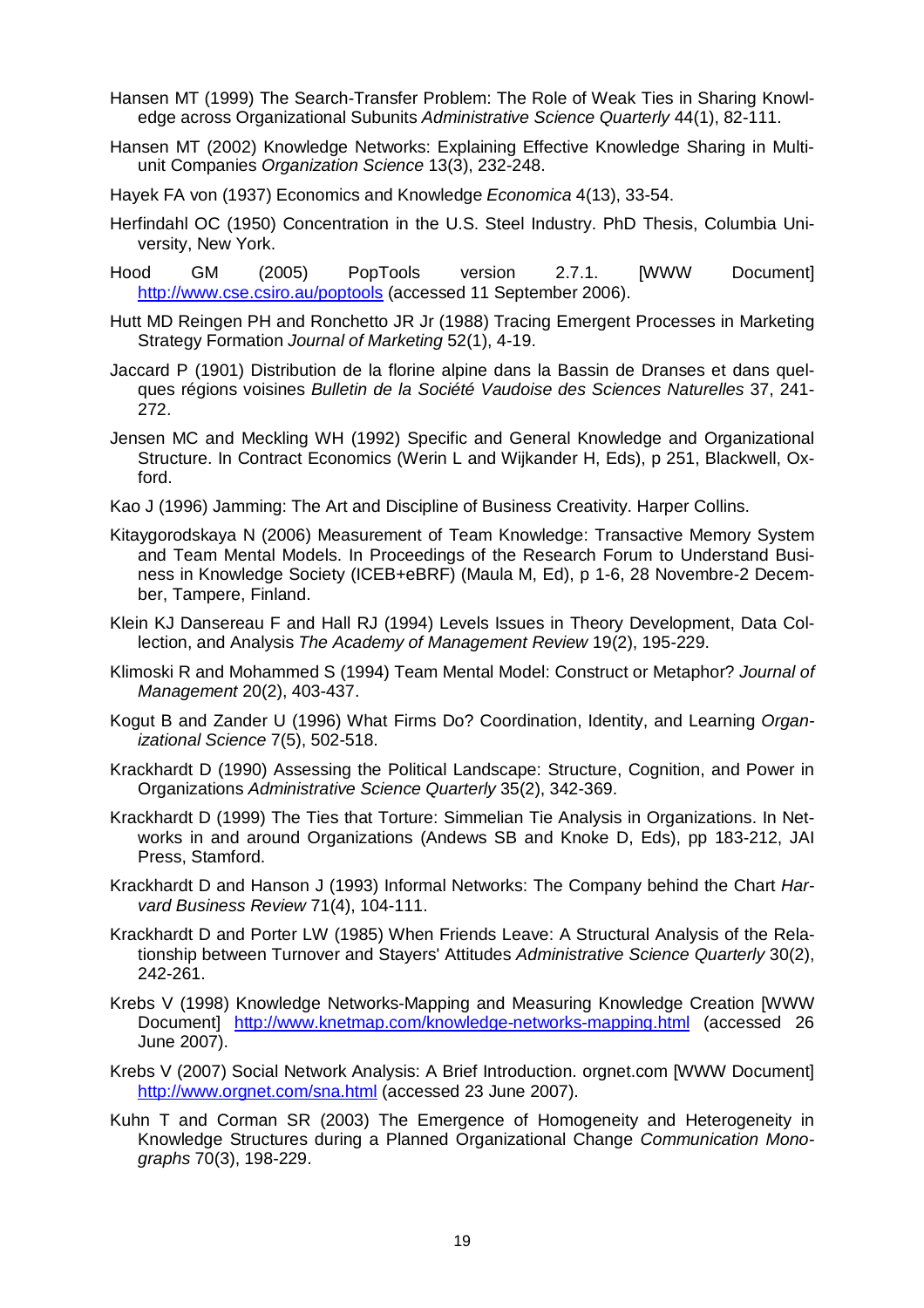- Laseter T and Cross R (2007) The Craft of Connection. enews, January 31, <http://www.strategy-business.com/media/file/enews-01-31-07.pdf> (accessed 26 June 2007).
- Levesque LL Wilson JM and Wholey DR (2001) Cognitive Divergence and Shared Mental Models in Software Development Project Teams *Journal of Organizational Behavior* 22(2), 135-144.
- Leydesdorff L (2007) Betweeness Centrality as an Indicator of the "Interdisciplinary" of Scientific Journals *Journal of the American Society for Information Science and Technology* 58(9), 1303-1319.
- Liang DW (1994) The Effects of Top Management Team Formation on Firm Performance and Organizational Effectiveness. PhD Thesis, Carnegie Mellon University, Pittsburgh, PA.
- Liebowitz J (2007) Social Networking: The Essence of Innovation. Press/Rowman & Littlefield, Scarecrow.
- Marengo L (1998) Knowledge Distribution and Coordination in Organisations, In Trust and Economic Learning (Lazaric N and Lorenz E, Eds), pp 227-246, Edward Elgar, Cheltenham.
- Mayo M and Pastor JC (2005) Networks and Effectiveness in Work Teams: The Impact of Diversity. Working Paper No. WP05-10, Instituto de Empresa Business School, Madrid, Spain, [http://latienda.ie.edu/working\\_papers\\_economia/WP05-10.pdf](http://latienda.ie.edu/working_papers_economia/WP05-10.pdf) (accessed 23 May 2007).

Mello AS and Ruckes ME (2006) Team Composition *Journal of Business* 79(3), 1019-1039.

- Mohammed S and Dumville BC (2001) Team Mental Models in a Team Knowledge Framework: Expanding Theory and Measurement across Disciplinary Boundaries *Journal of Organizational Behavior* 22(2), 89-106.
- Monge P.R. and Contractor NS (2000). Emergence of Communication Networks. In The New Handbook of Organizational Communication (Jablin FM and Putnam LL, Eds), pp 440- 502), Sage, Thousand Oaks.
- Moorman C and Miner AS (1997) The Impact of Organizational Memory on New Product Performance and Creativity *Journal of Marketing Research* 34(1), 91-106.
- Moreno JL (1934) Who Shall Survive? Foundations of Sociometry, Group Psychotherapy, and Sociodrama *Nervous and Mental Disease Monograph 58*, Nervous and Mental Disease Publishing Company, Washington, D.C.
- Morrison A and Rabellotti R (2005) Knowledge Dissemination and Informal Contacts in an Italian Wine Local System. In Proceedings of The Danish Research Unit for Industrial Dynamics (DRUID) Tenth Anniversary Summer Conference on Dynamics of Industry and Innovation: Organizations, Networks and Systems (Maskell P, Ed), p 1-24, June 27-29, Copenhagen, Denmark, <http://www2.druid.dk/conferences/viewabstract.php?id=2638&cf=18>, (accessed 01 December 2007).
- Mulgan G (1998) Connexity: Responsibility, Freedom, Business and Power in the New Century. Vintage, London.
- Müller-Prothmann T (2005) Leveraging Knowledge Communication for Innovation -- Framework, Methods and Applications of Social Network Analysis in Research and Development, PhD Thesis, Freien Universität Berlin, Germany.
- Obstfeld D (2005) Social Networks, the Tertius Lungens Orientation, and Involvement in Innovation *Administrative Science Quarterly* 50(1), 100-130.
- Parise S Cross R and Davenport TH (2006) Strategies for Preventing a Knowledge-Loss Crisis *Sloan Management Review* 47(4), 31-38.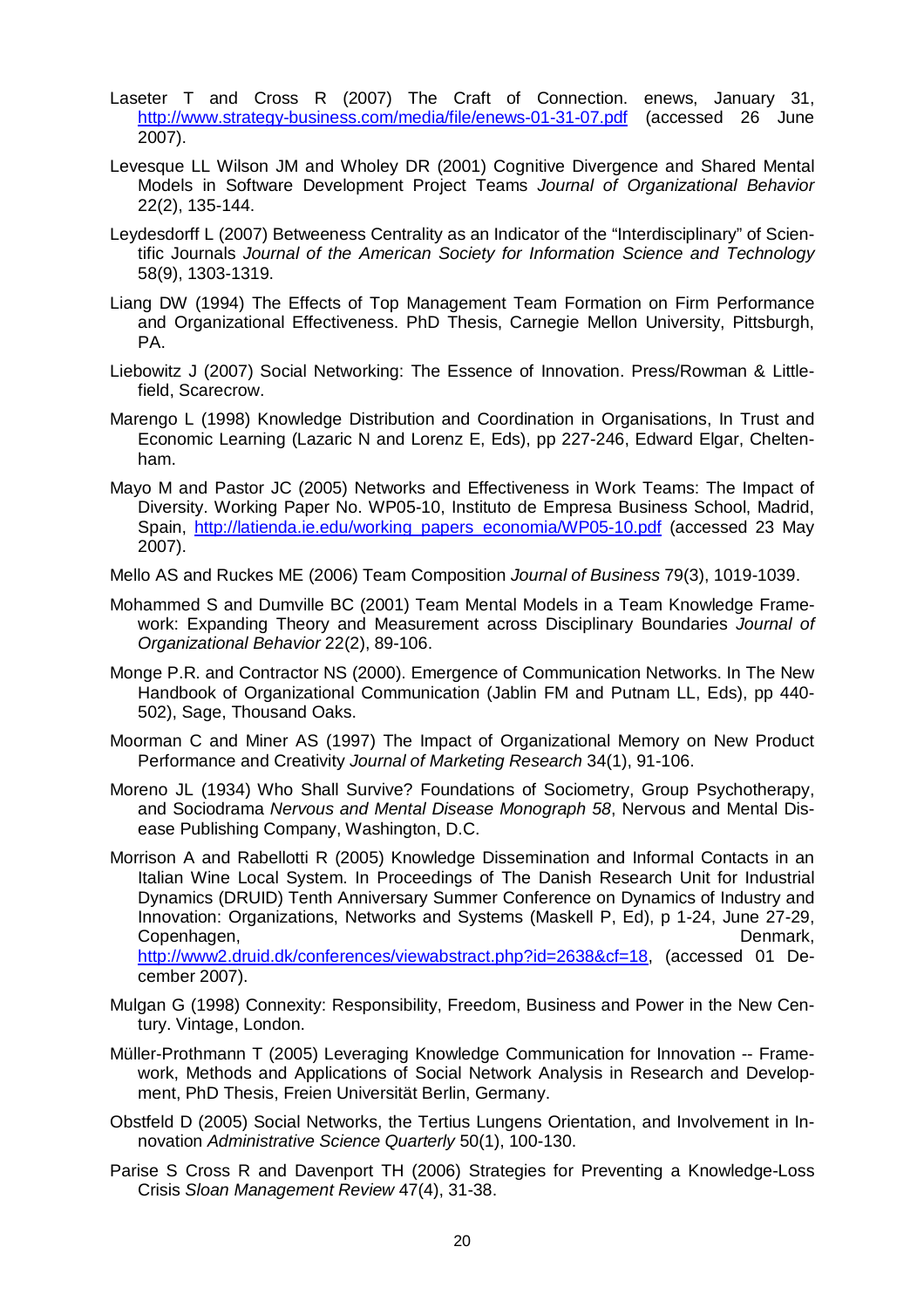- Postrel S (2002) Islands of Shared Knowledge: Specialization and Mutual Understanding in Problem-Solving Teams *Organization Science* 13(3), 303-320.
- Prat A (1996) Shared Knowledge vs. Diversified Knowledge in Teams *Journal of the Japanese and International Economies* 10(2), 181-195.
- Radcliffe-Brown AR (1940) On Social Structure *Journal of the Royal Anthropological Society of Great Britain and Ireland* 70, 1-12.
- Reagans R (2005) Preferences, Identity, and Competition: Predicting Tie Strength from Demographic Data *Management Science* 51(9), 1374-1383.
- Reagans R and McEvily B (2003) Network Structure and Knowledge Transfer: The Effects of Cohesion and Range *Administrative Science Quarterly* 48(2), 240-267.
- Reagans R and Zuckerman EW (2001) Networks, Diversity, and Productivity: The Social Capital of Corporate R&D Teams *Organization Science* 12(4), 502-517.
- Rice RE and Aydin C (1991) Attitudes toward New Organizational Technology: Network Proximity as a Mechanism for Social Information Processing *Administrative Science Quarterly* 36(2), 219-244.
- Rodan S and Galunic C (2004) More than Network Structure: How Knowledge Heterogeneity Influences Managerial Performance and Innovativeness *Strategic Management Journal* 25(6), 541-562.
- Rulke DL and Galaskiewicz J (2000) Distribution of Knowledge, Group Network Structure, and Group Performance *Management Science* 46(5), 612-625.
- Sandström A (2004) Innovative Policy Networks The Relation between Structure and Performance. PhD Thesis, Lulea University of Technology, Sweden.
- Sarbaugh-Thompson M and Feldman MS (1998) Electronic Mail and Organizational Communication: Does Saying "Hi" Really Matter? *Organization Science* 9(6), 685-698.
- Scholten VE (2006) The Early Growth of Academic Spin-offs: Factors Influencing the Early Growth of Dutch spin-offs in the Life Sciences, ICT and Consulting. PhD Thesis, Wageningen University and Researchcentrum, The Netherlands.
- Shaw ME (1954) Group Structure and the Behavior of Individuals in Small Groups *Journal of Psychology* 38, 139-149.
- Simmel G (1950) The Sociology of Georg Simmel. Translated by K. H. Wolff. Glencoe, Free Press, Illinois.
- Sperling BK (2005) Information Distribution in Complex Systems to Improve Team Performance. PhD Thesis, Georgia Institute of Technology.
- Stewart AM Mullarkey GW and Craig JL (2003) Innovation or Multiple Copies of the Same Lottery Ticket: The Effect of Widely Shared Knowledge on Organizational Adaptability *Journal of Marketing Theory and Practice* 11(3), 25-44.
- Tortoriello M (2005) The Social Underpinnings of Absorptive Capacity: External Knowledge, Social Networks, and Individual Innovativeness. PhD Thesis, Tepper School of Business Carnegie Mellon University.
- Turner VW (1957) Schism and Continuity in an African Society: A Study of Ndembu Village Life. Manchester University Press, Manchester.
- Tushman ML and Katz R (1980) External Communication and Project Performance: An Investigation into the Role of Gatekeeper *Management Science* 26(11), 1071-1085.
- Uzzi B (1997) Social Structure and Competition in Interfirm Networks: The Paradox of Embeddedness *Administrative Science Quarterly* 42(1), 35-67.
- Van Wijk R (2003) Organizing Knowledge in Internal Networks A Multilevel Study. PhD Thesis, Erasmus University, Rotterdam.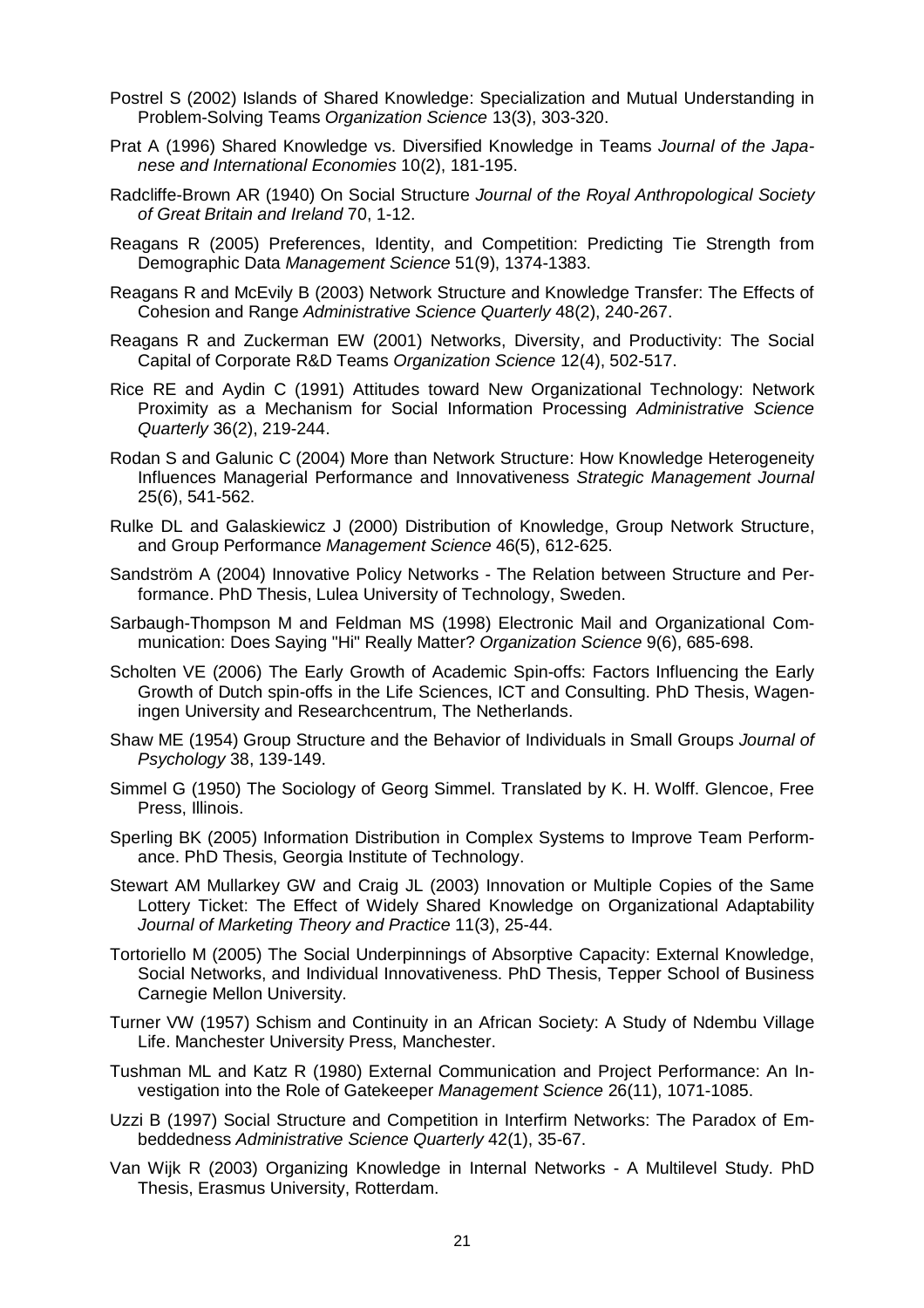- Walsh J (1995) Managerial and Organizational Cognition *Organization Science* 6(3), 280- 321.
- Wasserman S and Faust K (1994) Social Network Analysis: Methods and Applications. Cambridge University Press, New York.
- Wegner DM (1986) Transactive Memory: A Contemporary Analysis of the Group Mind. In Theories of Group Behavior (Mullen B and Goethals GR, Eds), pp 185-208, Springer-Verlag, New York.
- Wellman B (1983) Network Analysis: Some Basic Principles. In Social Structure and Network Analysis (Marsden PV and Lin N, Eds), Sage, Beverly Hills.
- Wellman B Koku E and Hunsinger J (2006). Chapter 57: Networked Scholarship. In The International Handbook of Virtual Learning Environments (Weiss J, Nolan J and Hunsinger J, Eds), pp 1429-1447, Springer International Handbooks of Education, Vol. 14, Holland.
- Wenger E and Snyder W (2000) Communities of Practice: The Organizational Frontier *Harvard Business Review* 78(1), 139-45.
- Wexler MN (2002) Organizational Memory and Intellectual Capital *Journal of Intellectual Capital* 3(4), 393-414.
- Wholey DR Wilson AR Riley W and Knoke D (2007) Work and Talk: Information Provision by Informal Consulting in Medical Clinics. *Strategic Management Research Center*, University of Minnesota, <http://www.csom.umn.edu/assets/83536.pdf> (accessed 01 June 2006).
- Xerox (2002) Sharing Knowledge through Documents. *Digital Perspectives* 1(5) Xerox Corporation, Corporate Integrated Marketing, Stamford, [http://www.xerox.com/downloads/kstreet/sharing\\_english\\_.pdf](http://www.xerox.com/downloads/kstreet/sharing_english_.pdf) (accessed 29 July 2002).
- Zack MH (2000) Researching Organizational Systems using Social Network Analysis, In Proceedings of the 33<sup>rd</sup> Hawaii International Conference on System Sciences (HICSS) (Sprague RH, Ed), p 7, 4-7 January, Maui, Hawaii, <http://web.cba.neu.edu/~mzack/articles/socnet/socnet.htm> (accessed 23 June 2007).
- Zack MH and McKenney JL (1995) Social Context and Interaction In Ongoing Computer-Supported Management Groups *Organization Science* 6(4), 394-422.

Zuboff S (1988) In the Age of the Smart Machine. Basic Books, New York.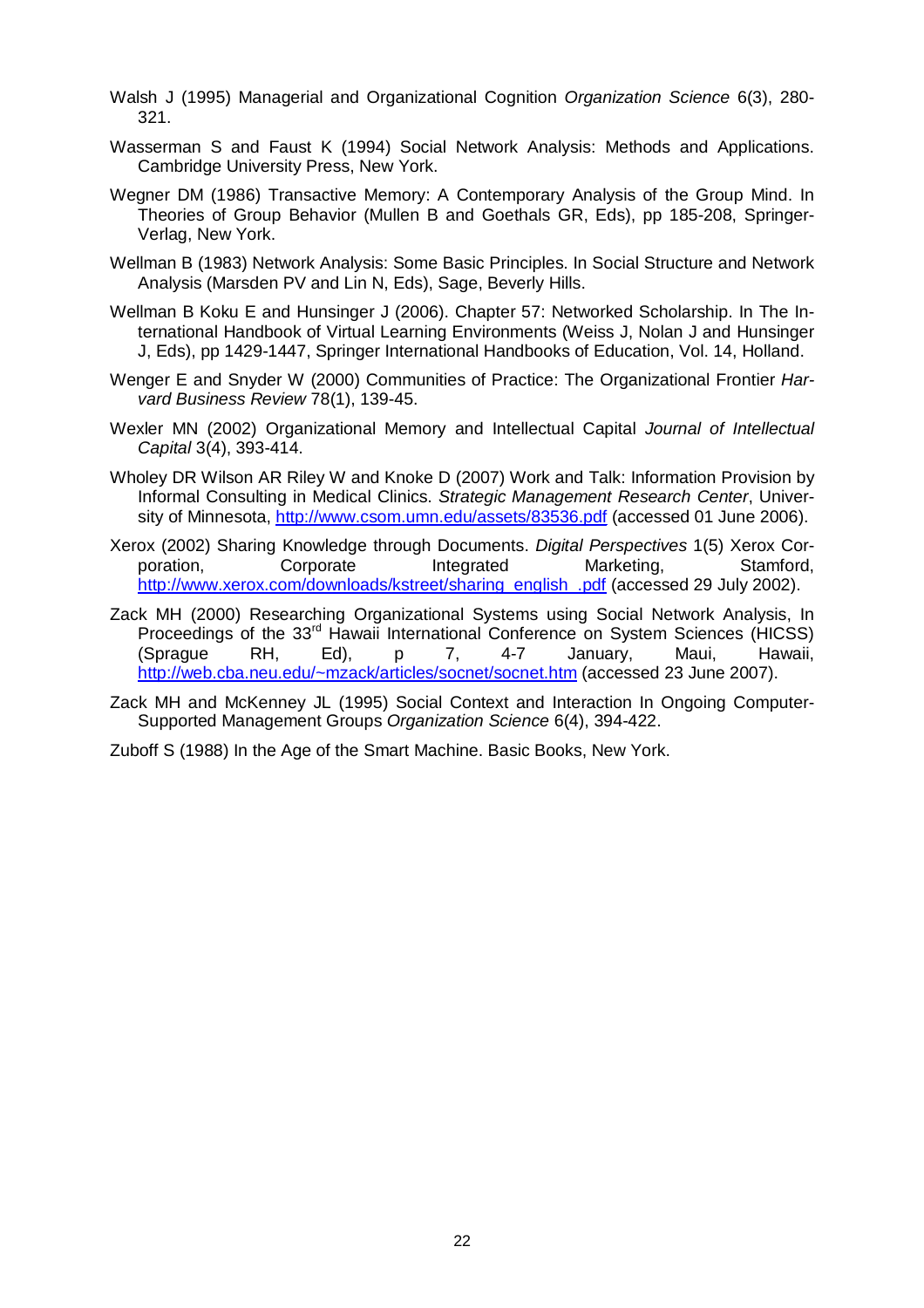#### **Appendix**

#### An illustrative example

We derived the knowledge heterogeneity measure from the knowledge distance matrix (D) obtained from the knowledge similarity matrix (S, Table 2). Like Rodan and Galunic (2004), we started by calculating the uniqueness of knowledge for each member.

The uniqueness of knowledge of a member i is some function of the uniqueness of each of his or her contacts. This is obtained by calculating, for each network member, the value u<sup>i</sup> given by formula (1):

Equation (2) is the characteristic equation for extracting eigenvectors and eigenvalues. The uniqueness values at the level of the entire network was obtained by solving for equation (2) in which U is the mx1 eigenvector corresponding to the eigenvalue of the first principal component, λ, obtained on the basis of D (the largest eigenvalue of D) using the UCINET command, *Network>Centrality>Eigenvector*.

We solved this equation using the PopTools Excel *addin* (version 2.7) (Hood 2005). We should point out that the derivation of U and  $\lambda$  was based on the assumption of a symmetric matrix in which all entries are comprised between 0 and 1.

The vector U is the eigenvector composed of the uniqueness The vector U is the eigenvector composed of the uniqueness  $\frac{1}{m} \sum_{n=0}^{\infty}$ erogeneity h<sub>i</sub> is given by formula (3): 1

The 1/m factor compensates for network size since the eigenvalue, λ, increases linearly with m (Rodan and Galunic 2004). At the network level, knowledge heterogeneity is obtained by summing the values given for each of its members. As an example, the network in Figure 2 and the similarity matrix of Table 2 where a number in row i and column j indicates the proportion of knowledge common to members i and j (obviously, the amount of knowledge common to a member and herself is 100%, or 1):

| $S =$                                     |                  | .46              | .29          | .35                                                   | $\boldsymbol{0}$ | $\boldsymbol{0}$ |     |       | $\theta$ | .54                     | .71                                                    | .65 |              | $\vert$         |  |  |
|-------------------------------------------|------------------|------------------|--------------|-------------------------------------------------------|------------------|------------------|-----|-------|----------|-------------------------|--------------------------------------------------------|-----|--------------|-----------------|--|--|
|                                           | .46              |                  | .30          | .41                                                   | $\boldsymbol{0}$ | .30              |     | $D =$ | .54      |                         | .70                                                    | 59  | $\mathbf{1}$ | .70             |  |  |
|                                           | .29              | $\overline{0}$   | $\mathbf{1}$ | .30                                                   | .21              | .41              | and |       |          |                         |                                                        |     |              | $\frac{59}{50}$ |  |  |
|                                           | .35              | .41              | .30          | $\mathbf{1}$                                          | .25              | $\overline{5}$   |     |       | .65      | .59                     | $0$ .70 .79<br>.70 0 .75                               |     |              |                 |  |  |
|                                           | $\boldsymbol{0}$ | $\boldsymbol{0}$ | .21          | $\begin{array}{cc}\n.25 & 1 \\ 50 & .31\n\end{array}$ |                  | .31              |     |       |          |                         | $1$ .79 .75 0<br>.70 59 50 .69                         |     |              | .69             |  |  |
|                                           |                  | .30              | $-41$        |                                                       |                  |                  |     |       |          |                         |                                                        |     |              | $\mathbf{0}$    |  |  |
|                                           |                  |                  |              |                                                       |                  | .428             |     |       |          |                         | .790                                                   |     |              |                 |  |  |
|                                           |                  |                  |              |                                                       | .394             |                  |     |       |          |                         |                                                        |     | 1.935        |                 |  |  |
| Since $\lambda = 3.71$ , it follows that: |                  |                  |              | .415<br>$U =$                                         |                  | and              |     |       |          | $D \times l \times U =$ | $\begin{array}{ c c }\n 2.399 \\  2.345\n \end{array}$ |     |              |                 |  |  |
|                                           |                  |                  |              |                                                       | .361             |                  |     |       |          |                         |                                                        |     |              |                 |  |  |
|                                           |                  |                  |              |                                                       |                  | .455             |     |       |          |                         |                                                        |     |              | 1.999           |  |  |
|                                           |                  |                  |              |                                                       |                  | .389             |     |       |          |                         |                                                        |     |              | 1.166           |  |  |

Thus, for the first member (i=1),  $h_1$  is equal to: .79/6=.13. Applying the same formula to each and every member of the network and computing the average of  $h_1$ ,  $h_2$ ,  $h_3$ ,  $h_4$ ,  $h_5$ , and  $h_6$ , yields a network knowledge heterogeneity index of .295.

Using Rulke and Galaskiewicz's (2000, p. 616) formula, the knowledge heterogeneity index is equal to .7373 and using UCINET's average of the cohesion densities, it is equal to .7373 as well.

$$
f_{\rm{max}}
$$

*λ*U = DU (2)

 $\sum^{\hspace{-0.1cm}m}$ j=1

 $\lambda$ u<sub>i</sub> =  $\sum$ d<sub>i, j</sub> × u<sub>j</sub> (1)

j=1  $i = \frac{1}{m} \sum_{i=1}^m d_{i, j} \times \lambda \times U_j$  $h_i = \frac{1}{2} \sum d_{i,j} \times \lambda \times U_j$  (3)